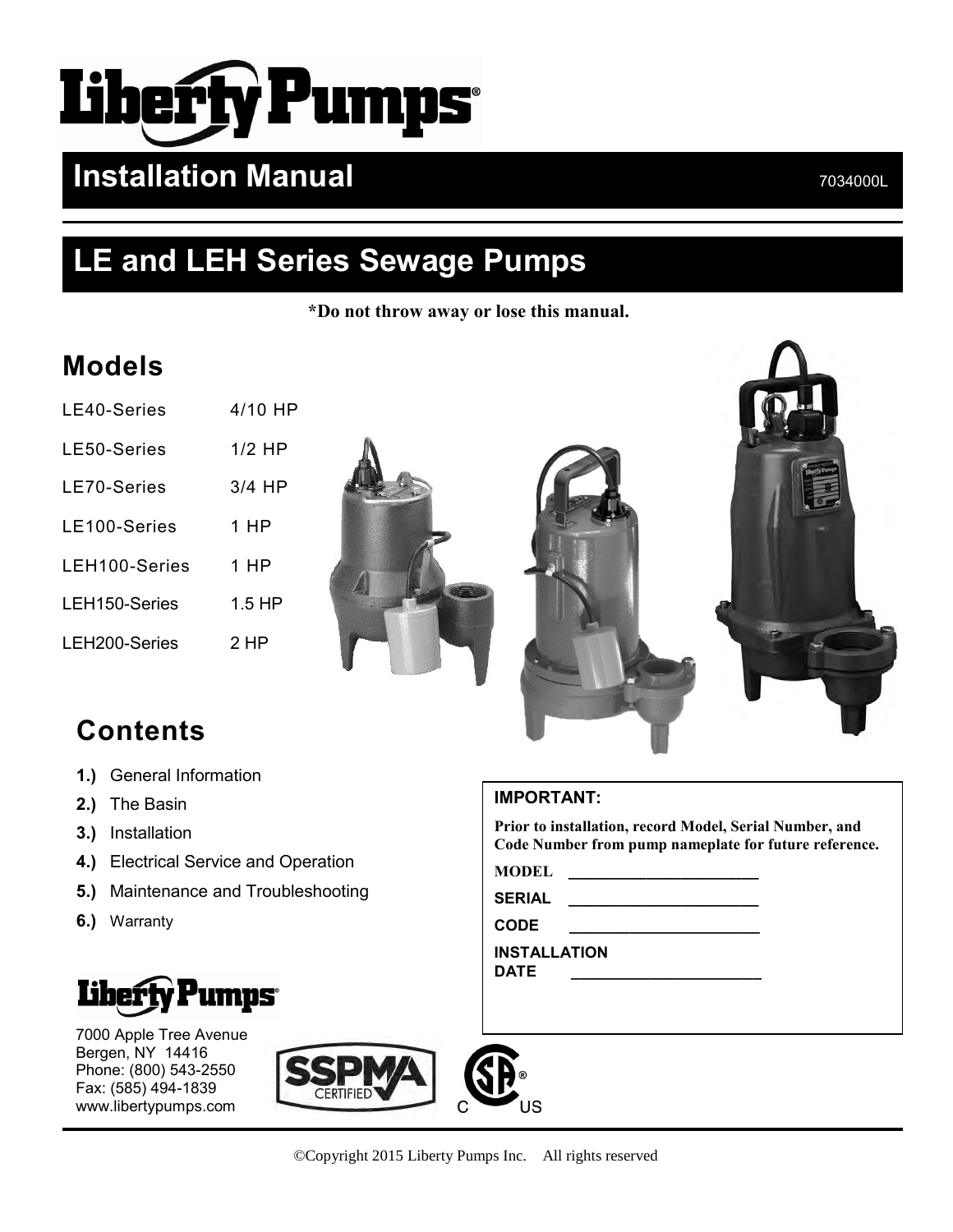# **1. General Information**

Before Installation, read the following instructions carefully. Each Liberty pump is individually factory tested to assure proper performance. By closely following these instructions, potential operating problems should be eliminated, providing years of trouble-free service.

## **A WARNING**

- **Risk of electric shock**. Always disconnect the pump from the power source before handling or making adjustments.
- The electrical connections and wiring for a pump installation should only be made by qualified personnel.
- This pump is supplied with a grounding conductor and grounding-type attachment plug. To reduce the risk of electric shock, be certain that it is connected only to a properly grounded, grounding-type receptacle.
- Always wear rubber boots when water is on the floor and you must unplug the pump.
- DO NOT bypass grounding wires or remove ground prong from attachment plugs.
- DO NOT use an extension cord.
- This pump requires a separate, properly fused and grounded branch circuit. Make sure the power source is properly sized for the voltage and amperage requirements of the pump, as noted on the nameplate.
- The electrical outlet shall be within the length limitations of the pump power cord, and at least 4 feet above floor level to minimize possible hazards from flood conditions.
- The installation must be in accordance with the National Electric Code, Uniform Plumbing Code, International Plumbing Code, as well as all applicable local codes and ordinances.
- Sump and sewage pumps often handle materials which could cause illness or disease. Wear adequate protective clothing when working on a used pump or piping.
- Never enter a pump basin after it has been used. Sewage and effluent can emit several gases which are poisonous.
- Keep clear of suction and discharge openings. To prevent injury, never insert fingers into pump while it is plugged in.
- DO NOT use this product for flammable or corrosive liquid.
- DO NOT use this product in applications where human contact with the pumped fluid is common (such as swimming pools, fountains, etc.)
- NEVER dispose of materials such as paint thinner or other chemicals down drains, as they can chemically attack and damage pump components, potentially causing product malfunction or failure.

## **A CAUTION**

- **DO NOT use pumps in water over 140F (60C).**
- DO NOT use pumps in mud, sand, cement, oil or chemicals.
- DO NOT modify the pump in any way.
- DO NOT lift or carry pump by power cord.
- DO NOT remove any tags from pump or cords.
- If pump is installed during construction before power is available, it must be protected from the environment to prevent water from entering through the cord plug end, etc.

## **WARNING**

### **Disconnect old pump from power source before handling.**

Separate the discharge pipe at either the check valve or at the union. If neither a check valve nor a union is part of the existing discharge pipe, cut the pipe with a hacksaw and remove the pump (A union or check valve will need to be installed at this cut).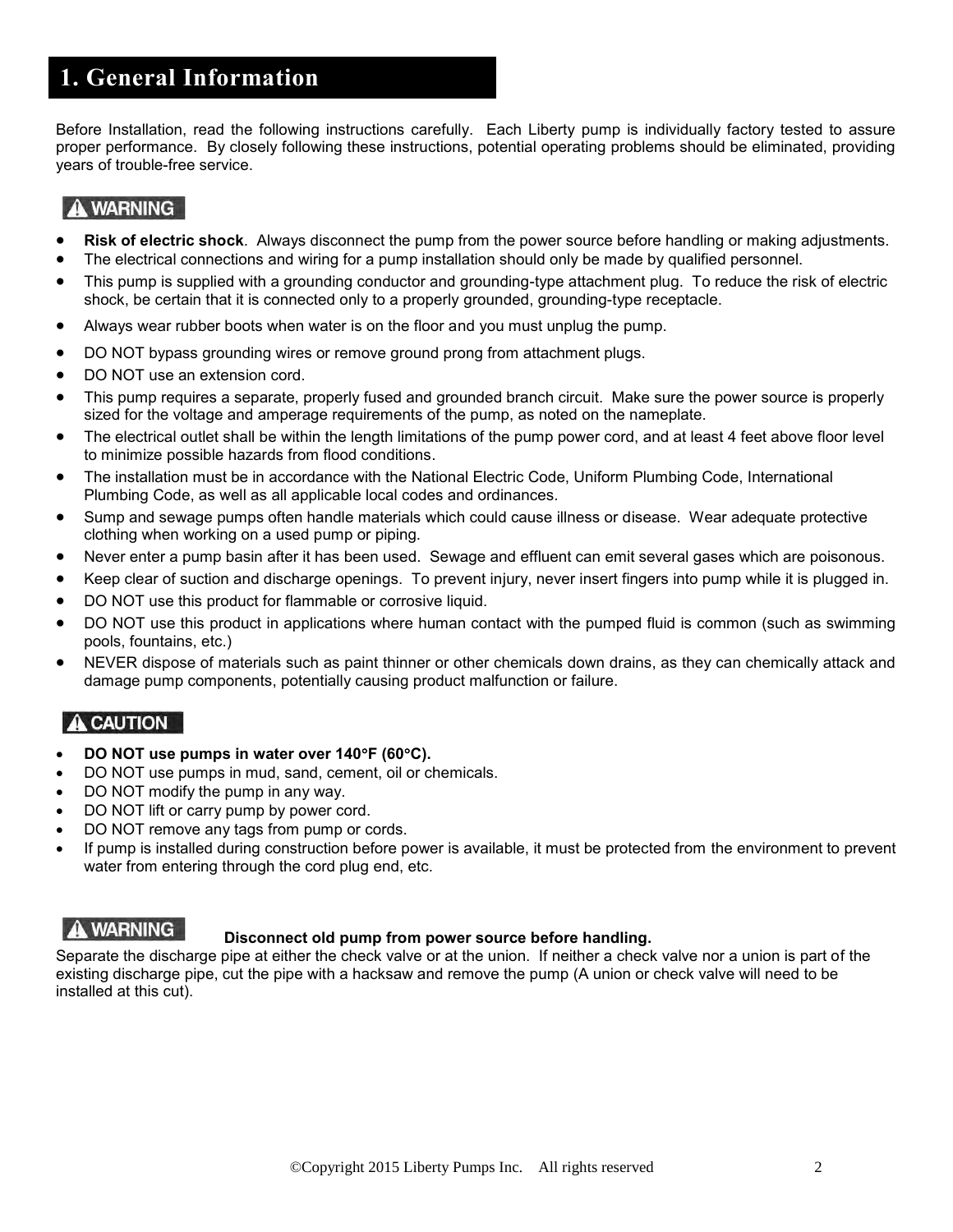| <b>MODEL SPECIFICATIONS</b> |                         |              |              |                                                                                |                                  |                                                                                         |                                |                         |
|-----------------------------|-------------------------|--------------|--------------|--------------------------------------------------------------------------------|----------------------------------|-----------------------------------------------------------------------------------------|--------------------------------|-------------------------|
| <b>Model</b>                | <b>HP</b>               | <b>Volts</b> | <b>Phase</b> | <b>Full Load</b><br><b>Amps</b>                                                | <b>Solids</b><br><b>Handling</b> | <b>FNPT</b><br><b>Discharge</b>                                                         | <b>Automatic or</b><br>Manual* | Shut-off<br><b>Head</b> |
| LE41A(V)                    | 4/10                    | 115          | $\mathbf{1}$ | 12                                                                             | 2"                               | 2"                                                                                      | Automatic                      | 19'                     |
| *LE41M                      | 4/10                    | 115          | 1            | 12                                                                             | 2"                               | 2"                                                                                      | Manual*                        | 19'                     |
| LE51A(V)                    | 1/2                     | 115          | $\mathbf{1}$ | 12                                                                             | 2"                               | 2"                                                                                      | Automatic                      | 25'                     |
| *LE51M                      | 1/2                     | 115          | $\mathbf 1$  | 12                                                                             | 2"                               | 2"                                                                                      | Manual*                        | 25'                     |
| LE52A                       | 1/2                     | 208-230      | $\mathbf{1}$ | 6.8                                                                            | 2"                               | 2"                                                                                      | Automatic                      | 25'                     |
| *LE52M                      | 1/2                     | 208-230      | 1            | 6.8                                                                            | 2"                               | 2"                                                                                      | Manual*                        | 25'                     |
| LE71A                       | 3/4                     | 115          | $\mathbf{1}$ | 12                                                                             | 2"                               | 2" or 3"                                                                                | Automatic                      | 28'                     |
| *LE71M                      | 3/4                     | 115          | $\mathbf{1}$ | 12                                                                             | 2"                               | $2"$ or $3"$                                                                            | Manual*                        | 28'                     |
| LE72A                       | 3/4                     | 208-230      | 1            | 6                                                                              | 2"                               | $2"$ or $3"$                                                                            | Automatic                      | 28'                     |
| *LE72M                      | 3/4                     | 208-230      | $\mathbf{1}$ | 6                                                                              | 2"                               | 2" or 3"                                                                                | Manual*                        | 28'                     |
| *LE73M                      | 3/4                     | 208-230      | 3            | 4.1                                                                            | 2"                               | 2" or 3"                                                                                | Manual*                        | 28'                     |
| *LE74M                      | 3/4                     | 440-480      | 3            | 2.1                                                                            | 2"                               | 2" or 3"                                                                                | Manual*                        | 28'                     |
| <b>LE102A</b>               | $\mathbf{1}$            | 208-230      | $\mathbf{1}$ | 8                                                                              | 2"                               | $2"$ or $3"$                                                                            | Automatic                      | 36'                     |
| *LE102M                     | 1                       | 208-230      | 1            | 8                                                                              | 2"                               | 2" or 3"                                                                                | Manual*                        | 36'                     |
| *LE103M                     | 1                       | 208-230      | 3            | 5.3                                                                            | 2"                               | 2" or 3"                                                                                | Manual*                        | 36'                     |
| *LE104M                     | $\mathbf 1$             | 440-480      | 3            | 2.5                                                                            | 2"                               | 2" or 3"                                                                                | Manual*                        | 36'                     |
| *LE105M                     | 1                       | 575          | 3            | 1.9                                                                            | 2"                               | 2" or 3"                                                                                | Manual*                        | 36'                     |
|                             |                         |              |              | NOTE: LEH100-Series High-Head pumps require a minimum application of 15' head. |                                  |                                                                                         |                                |                         |
| LEH102A                     | $\mathbf{1}$            | 230          | $\mathbf{1}$ | 12                                                                             | 2"                               | 2" or 3"                                                                                | Automatic                      | 53'                     |
| *LEH102M                    | 1                       | 230          | $\mathbf 1$  | 12                                                                             | 2"                               | 2" or 3"                                                                                | Manual*                        | 53'                     |
| *LEH103M                    | 1                       | 208-230      | 3            | 9                                                                              | 2"                               | 2" or 3"                                                                                | Manual*                        | 53'                     |
| *LEH104M                    | 1                       | 440-480      | 3            | 4.5                                                                            | 2"                               | 2" or 3"                                                                                | Manual*                        | 53'                     |
| *LEH105M                    | 1                       | 575          | 3            | 3.3                                                                            | 2"                               | 2" or 3"                                                                                | Manual*                        | 53'                     |
|                             |                         |              |              |                                                                                |                                  | NOTE: LEH150 & LEH200 Series High-Head pumps require a minimum application of 20' head. |                                |                         |
| LEH152A                     | 1.5                     | 208-230      | $\mathbf{1}$ | 15                                                                             | 2"                               | 2" or 3"                                                                                | Automatic                      | 70'                     |
| *LEH152M                    | 1.5                     | 208-230      | $\mathbf{1}$ | 15                                                                             | 2"                               | $2"$ or $3"$                                                                            | Manual*                        | 70'                     |
| *LEH153M                    | 1.5                     | 208-230      | 3            | 10.6                                                                           | 2"                               | 2" or 3"                                                                                | Manual*                        | 70'                     |
| *LEH154M                    | 1.5                     | 440-480      | 3            | 5.3                                                                            | 2"                               | $2"$ or $3"$                                                                            | Manual*                        | 70'                     |
| *LEH155M                    | 1.5                     | 575          | 3            | 4.9                                                                            | 2"                               | 2" or 3"                                                                                | Manual*                        | 70'                     |
| *LEH202M                    | 2                       | 230          | 1            | 18                                                                             | 2"                               | 2" or 3"                                                                                | Manual*                        | 83'                     |
| *LEH203M                    | $\overline{\mathbf{c}}$ | 208-230      | 3            | 13.2                                                                           | 2"                               | $2"$ or $3"$                                                                            | Manual*                        | 83'                     |
| *LEH204M                    | $\overline{c}$          | 440-480      | 3            | 6.6                                                                            | 2"                               | 2" or 3"                                                                                | Manual*                        | 83'                     |
| *LEH205M                    | $\overline{c}$          | 575          | 3            | 5.5                                                                            | 2"                               | 2" or 3"                                                                                | Manual*                        | 83'                     |

 **Note:** Manual models ("M" suffix) and 3 phase models, as designated above, require a separate approved pump control device or panel for automatic operation. Operation of these models will be according to the control selected. Make sure the electrical specifications of the control selected properly match the electrical specifications of the pump. 3 phase models require overload elements selected or adjusted in accordance with the control or panel instructions.

Automatic pumps have a float switch preassembled. The optional (V) denotes that the pump is available with a vertical float.

### **WARNING:**

Always use a replacement power cord assembly of the same length and type as originally installed on the Liberty product. Using a cord of improper gauge or length may lead to exceeding the electrical rating of the cord and could result in death, injury, fire or other significant failure.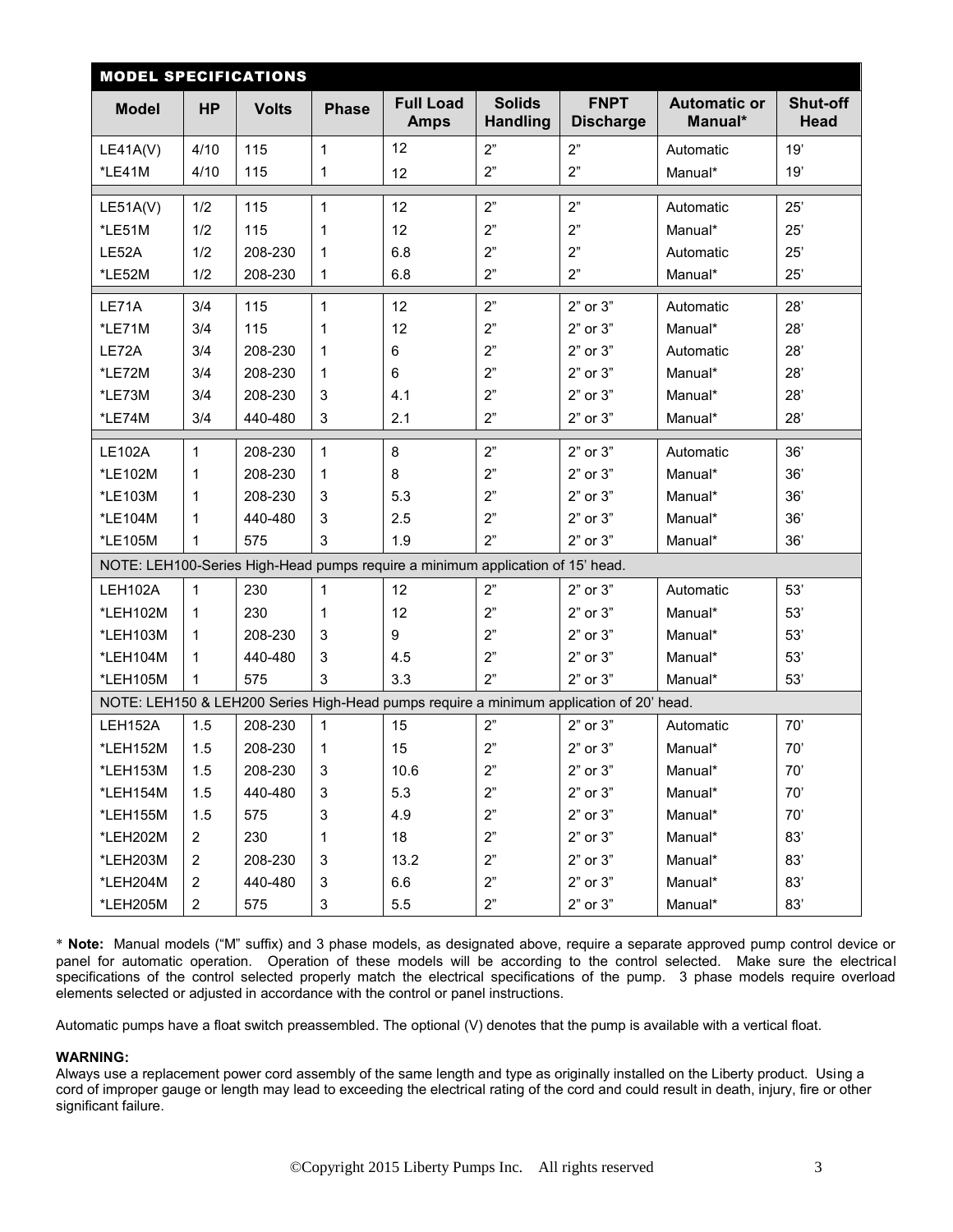### **If the basin is already installed, proceed to Installation of the Pump.**

The basin required for both effluent and sewage applications must be sealed and vented to meet health and plumbing code requirements. These pumps are not to be installed in locations classified as hazardous in accordance with the National Electric Code, ANSI/NFPA 70. The diameter should be a minimum of 18" and the depth a minimum of 24". (These are minimum requirements. A larger basin may be required in both effluent and sewage applications depending on local codes and the number of fixture units entering the system. Check with the local authorities or contact Liberty Pumps if you are unsure of the proper basin size.) Installation should be at a sufficient depth to ensure that all plumbing is below the frost line. If this is not feasible, remove the check valve and size the basin and/or adjust pump differential to accommodate the additional backflow volume.

- A. **Excavation:** Excavate the hole as small as possible, with a minimum recommended 8" diametrical clearance around the tank. Never place the basin directly in contact with rocks or other sharp objects. Place only fine, 1/8" to 3/4" pea gravel or 1/8" to 1/2" washed, crushed stone as bedding between the basin and the hole walls. Do not use sand or native soil as backfill. Properly compact underneath the basin to provide a solid, level base that can support the weight of the filled basin.
- B. **Inlet Connection & Initial Backfill:** Only fine, 1/8" to 3/4" pea gravel or 1/8" to 1/2" washed, crushed stone should be used around the bottom of the basin to hold it in place. Do not use sand or native soil as backfill. Make the inlet connection as required for your basin.

**Liberty P370 & P380-Series:** The Liberty P370-& P380 Series basins have a 4" inlet molded to the side of the tank. This inlet is sized to accept a 4" no-hub type coupling. Connect the gravity drainage line from the fixtures to this hub.

- **Other Basins:** Other Liberty basins provide a 4" caulking hub or pipe grommet inlet. Hubs utilize caulking material or rubber donuts; grommets are a simple slip-fit. Connect the gravity drainage line from the fixtures to this opening. (Other inlet sizes available – consult factory.)
- C. **Final Backfill:** Large rocks, clods, and foreign objects should be kept out of the backfill material. Only fine, 1/4" to 3/4" pea gravel, or 1/8" to 1/2" washed, crushed stone is recommended. Do not use sand or native soil as backfill. Mound the backfill slightly and allow for natural settling. Provide access to the basin cover for maintenance and service.



## **3. Installation of the Pump**

For 3-Phase pumps, check for proper rotation before installing pump into basin (see Fig. 1). **CAUTION** 



**Fig. 1 – Proper impeller rotation, three phase models**

Check three phase pumps for proper rotation prior to installing pump(s) in basin. To change rotation, reverse any two of the three power leads to the<br>nump. Code the wires for pump. Code the wires for reconnection after installation.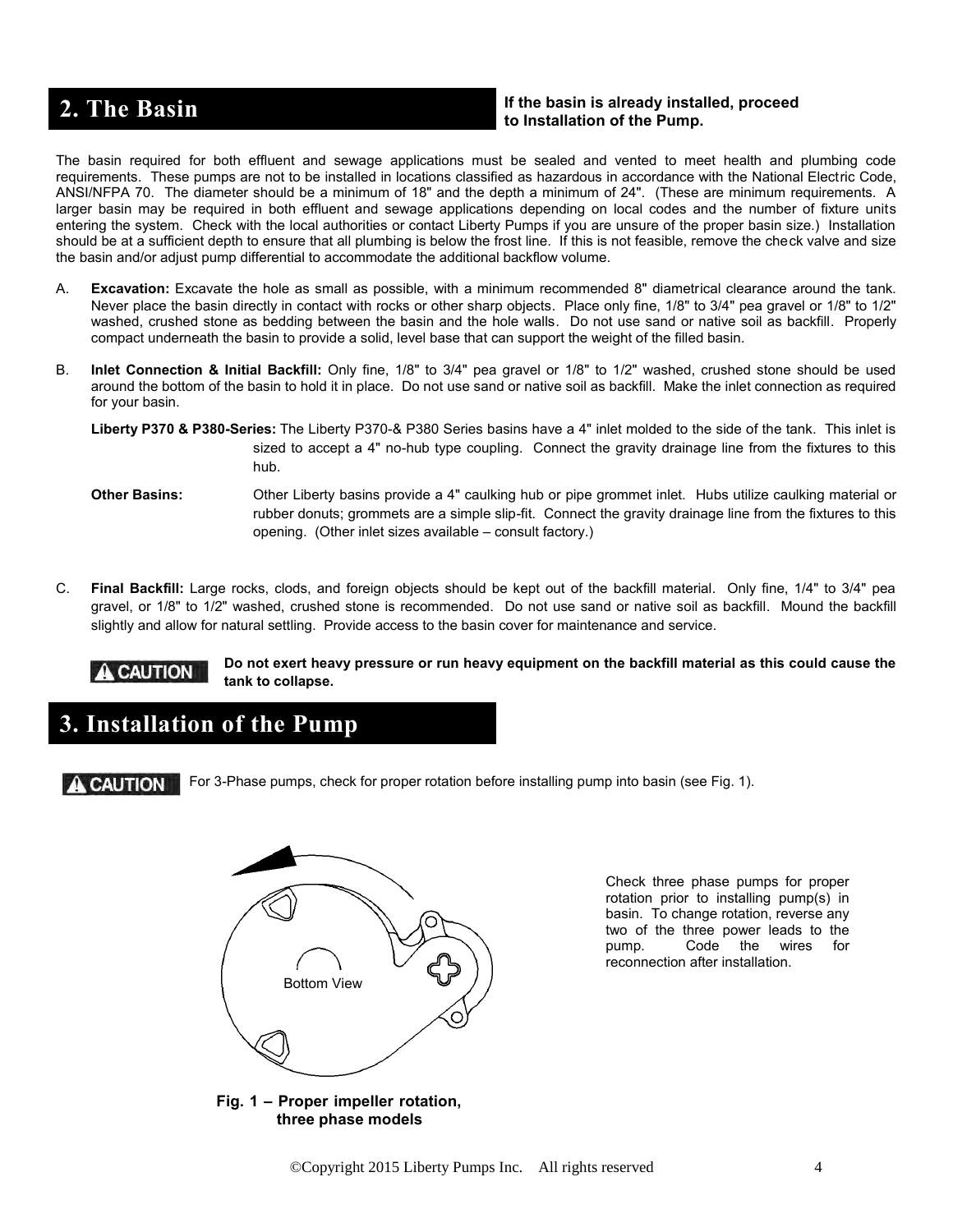Liberty pre-assembled sewage systems come with the pump(s) already pre-mounted in the basin. The discharge pipe(s) already exit through the cover, ready to be connected to the remaining discharge line. If you have purchased a pre-assembled system, disregard steps A and B below.

A. **Simplex (One Pump) Systems (see Fig. 2):** Set the pump in place making sure the float has adequate clearance to the side wall of the basin. If an optional control device or float is used, follow the directions for mounting that accompany the optional control. Minimum pump turn off level should not be set below 6". Connect the discharge pipe to the pump's threaded discharge. **IMPORTANT: Do not reduce the discharge pipe size below that which is provided on the pump.** Sewage pumps should not be smaller than 2". In some applications, it may be necessary to increase the pipe size to reduce friction losses. Contact Liberty Pumps or other qualified person if you have questions regarding proper pipe sizes and flow rates. is properly sealed. (This is a recommended

installation. Variations may apply.)

B. **Duplex (Two Pump) Systems (see Fig. 3):** Set both pumps in place in the bottom of the basin. The duplex control used will include 3 or 4 floats that will either be tethered to one of the discharge pipes or to an independent rod hung from the cover. Follow the instructions provided with your duplex control device. Minimum pump turn off level should not be set below 6". Make sure all floats move freely. Connect an individual discharge pipe to each pump. **IMPORTANT: Do not reduce the discharge pipe size below that which is provided on the pump.**  Sewage pumps should not be reduced below 2". In some applications, it may be necessary to increase the pipe size to reduce friction losses. Contact Liberty Pumps or other qualified person if you have any questions regarding proper pipe sizes and flow rates. To eliminate fluid recycling in duplex installations, it is necessary to have a check valve on each discharge line prior to tying the two discharges into one common line. Depending on the height of your basin, the check valves may either be installed inside or outside the

basin. Mount the basin covers, making sure they are properly sealed.



**Fig. 2 – Typical Installation Simplex System This is a recommended installation only. Variations may apply.**



**Fig. 3 – Typical Installation Duplex System This is a recommended installation only. Variations may apply.**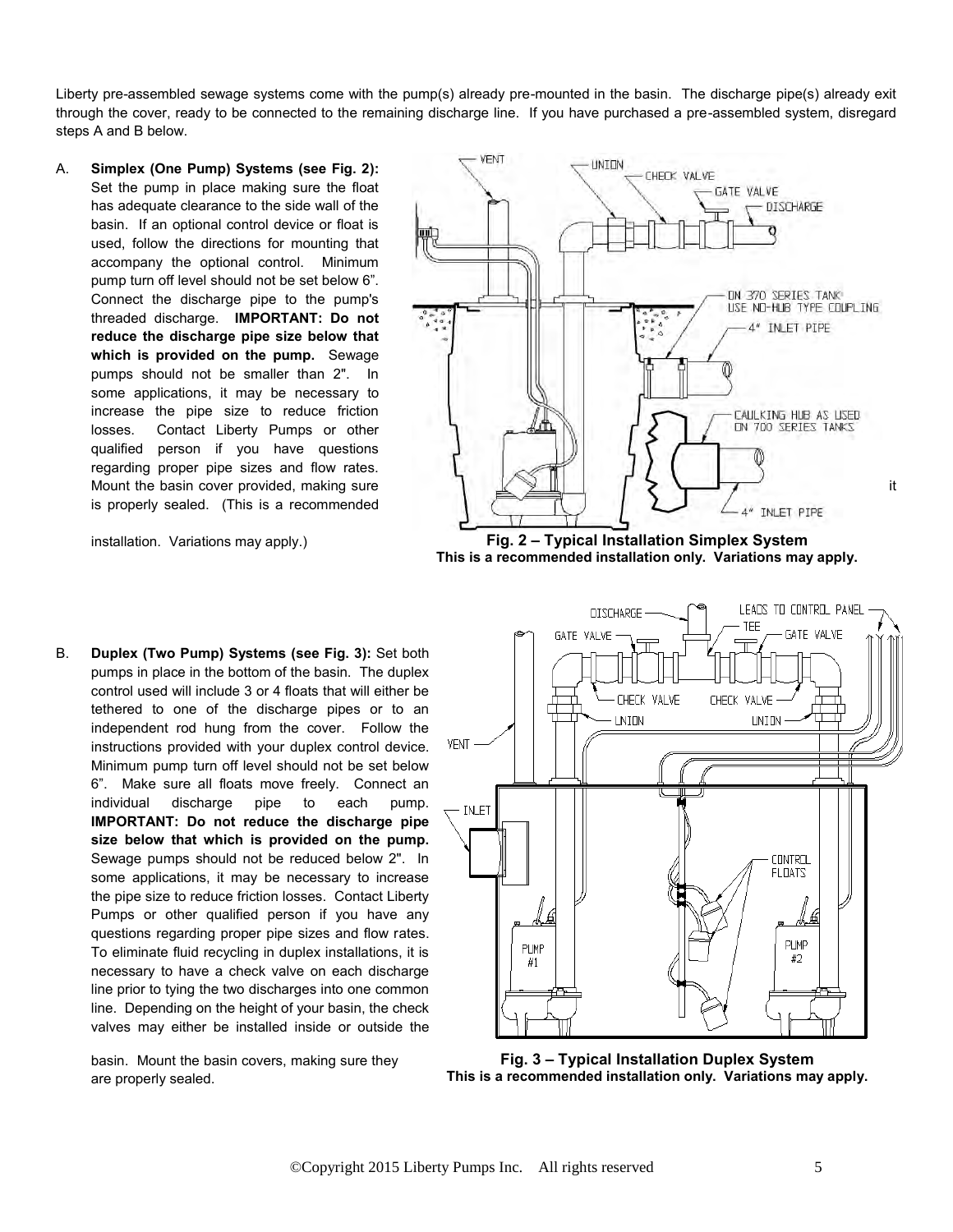- C. **Installation of Remaining Discharge (Simplex):** After the pump has been mounted and the cover sealed, install the remaining discharge line. A union should be installed just above the cover to facilitate pump removal if necessary. A check valve is recommended after the union to prevent the backflow of liquid after each pumping cycle. A gate valve should follow the check valve to allow periodic cleaning of the check valve or removal of the pump. The remainder of the discharge line should be as short as possible with a minimum number of turns, to minimize friction head loss. Do not restrict the discharge to below 2" in sewage applications. Larger pipe sizes may be required to eliminate friction head loss over long runs. Contact Liberty Pumps or other qualified person if there are questions regarding proper pipe size and flow rates. **Vent:** A connection is provided on top of the cover which must be piped to the existing building vent, or extended outside on its own standpipe. The vent size should be in accordance with applicable codes, but not less than the discharge size. **Some LE and LEH-Series pumps come equipped with an air bleed hole to help prevent air lock. A small spray of water from this hole is normal while pump is running.**
- D. **Installation of Remaining Discharge (Duplex):** Unions or flexible connectors should be installed just above the cover on each discharge to facilitate removal of the pump if necessary. Free-flow swing check valves should be installed on each discharge after the union and prior to the gate valve to prevent the back flow of liquid or gas. A check valve on each discharge line, prior to tying into one common line, is necessary to prevent the recycling of fluid from one pump to the other. A gate valve is recommended after the check valve to allow for periodic cleaning of the check valve or removal of the pump. The remainder of the discharge line should be as short as possible with a minimum number of turns to minimize friction head loss. Do not reduce the discharge to below 2" in sewage applications. Larger pipe sizes may be required to minimize friction head loss of longer runs. Contact Liberty Pumps or other qualified person if there are questions regarding proper pipe size or flow rates.

**Vent:** A connection is provided on top of the unit for connection of the vent pipe. This pipe should be tied into the existing building vent stack, or extended outside on its own standpipe. The vent size should be in accordance with local codes, but not less than the discharge size. **Some LE and LEH-Series pumps come equipped with an air bleed hole to help prevent air lock. A small spray of water from this hole is normal while pump is running.** 

## **4. Electrical Service & Operation**

## **WARNING**

- **Risk of electric shock.** Always disconnect the pump from the power source before handling or making adjustments.
- The electrical connections and wiring for a pump installation should only be made by qualified personnel.
- This pump is supplied with a grounding conductor or a grounding type attachment plug. To reduce the risk of electric shock, be certain that the grounding conductor is connected only to a properly grounded control panel or, if equipped with a grounding type plug that it is connected to a properly grounded, grounding type receptacle.
- DO NOT bypass grounding wires or remove ground prongs from attachment plugs.
- DO NOT remove cord and strain relief and DO NOT connect conduit to pump.
- DO NOT use an extension cord.
- This pump requires separate, properly fused and grounded branch circuit. Make sure the power source is properly sized for the voltage and amperage requirements of the motor, as noted on the pump nameplate.
- The electrical outlet or panel shall be within the length limitations of the pump power cord, and at least 4 feet above floor level to minimize possible hazards from flood conditions.
- The installation must be in accordance with the National Electric Code and all applicable local codes and ordinances.

**CAUTION** 

When the risk of property damage from high water levels exists, an independent high water alarm or back up pump system should be installed.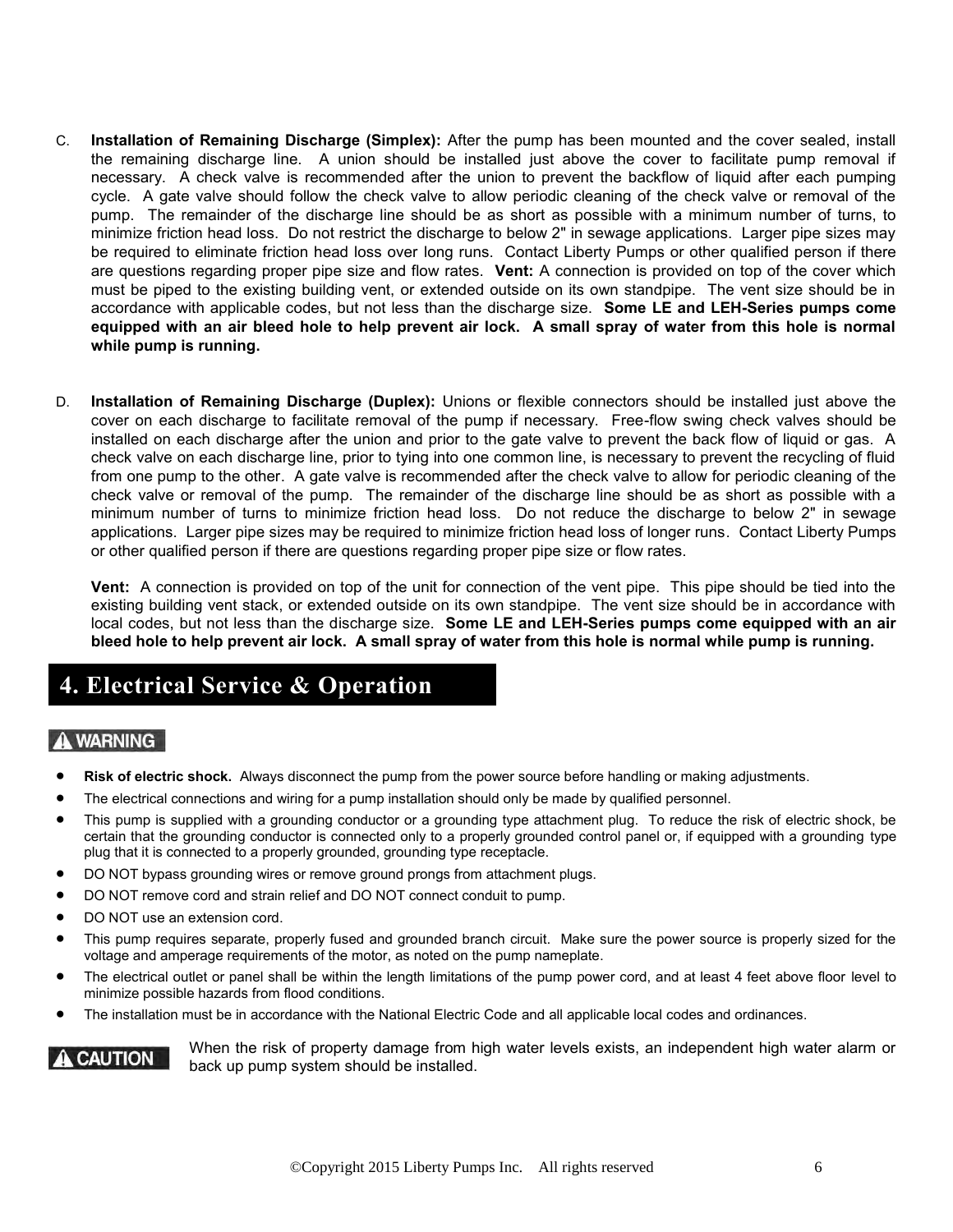**All LE-Series "A" models** (automatic pumps) come factoryequipped with a float switch mounted to the pump. These models come with two cords - one to the float switch and the other to the pump motor. The switch cord has a series (piggyback) plug enabling the pump (motor) cord to be plugged into the back of it (see Fig. 4). The purpose of this design is to allow manual operation of the pump.

Prior to pump installation ensure that the mounting bracket bolt is tight.

**Fig. 4 Piggyback plug installation.**



**For automatic operation** using Liberty's supplied switch, the two cords should be interconnected and plugged into a separately fused, grounded outlet of proper amp capacity for your selected pump model. (See Section 1, General Information, or the pump nameplate for electrical specifications of your model.) Both cords are equipped with 3-prong plugs and must be plugged into a properly grounded 3 wire receptacle. DO NOT REMOVE THE GROUND PRONGS.

For manual operation, or in the event of switch failure, the pump cord can be separated and plugged into the electrical outlet, directly bypassing the switch. 208-230V single phase pumps should only be operated without the float switch by using the circuit breaker or panel disconnect. Do not let the pump run dry for extended periods.

The turn-on level of LE-Series "A" models is approximately 12" to 16" above the bottom of the basin. The turn-off level is approximately 6" above the bottom of the basin. Other pumping differentials may be obtained by tethering the switch cord to the discharge pipe.

**NOTE:** With wide angle floats, a minimum cord length of 3.5" from the tether point to the top surface of the float is required for proper switch operation. If using a differential other than the factory setting, be sure when the pump shuts off at least 6" of fluid is left in the basin so the impeller remains submerged.

**NOTE:** If the factory-mounted float is removed from the pump for relocation to the discharge pipe, be sure to replace and properly tighten the mounting bracket bolt in the pump as it is also used to secure the volute.

**LE-Series pump models with an "M" designation** are manual models with no switch. They are intended to be run using an approved liquid level control or approved motor control with correct rating that matches motor input in full load amperes. 3-phase models require the use of an approved motor control that matches motor input in full load amperes with overload element(s) selected or adjusted in accordance with control instructions.

**Automatic operation with optional control devices:** If the pump(s) are to be operated by either a simplex or duplex control panel, or other optional control device, follow the installation instructions provided with your specific control and make the power connections per those instructions. If necessary, certain models may be run without a separate control. 208-230V single-phase pumps should only be operated without the float switch by using the circuit breaker or panel disconnect. Do not let the pump run dry for extended periods.

LE-Series "A" and "M" models: If the pump is to be wired directly into a control device or junction box, and it is necessary to remove the plugs, have a certified electrician do the wiring in accordance with the National Electric Code and applicable local codes. See Fig. 5 for direct wire installation of single phase, automatic pumps.



In 208-230V installations, one side on the line going to the pump is always "hot", whether the float switch is on or off. To avoid hazards, install a double pole disconnect near the pump installation.



**Fig. 5 – Direct Wiring of 115V or 208-230V, Single Phase, Automatic Pumps**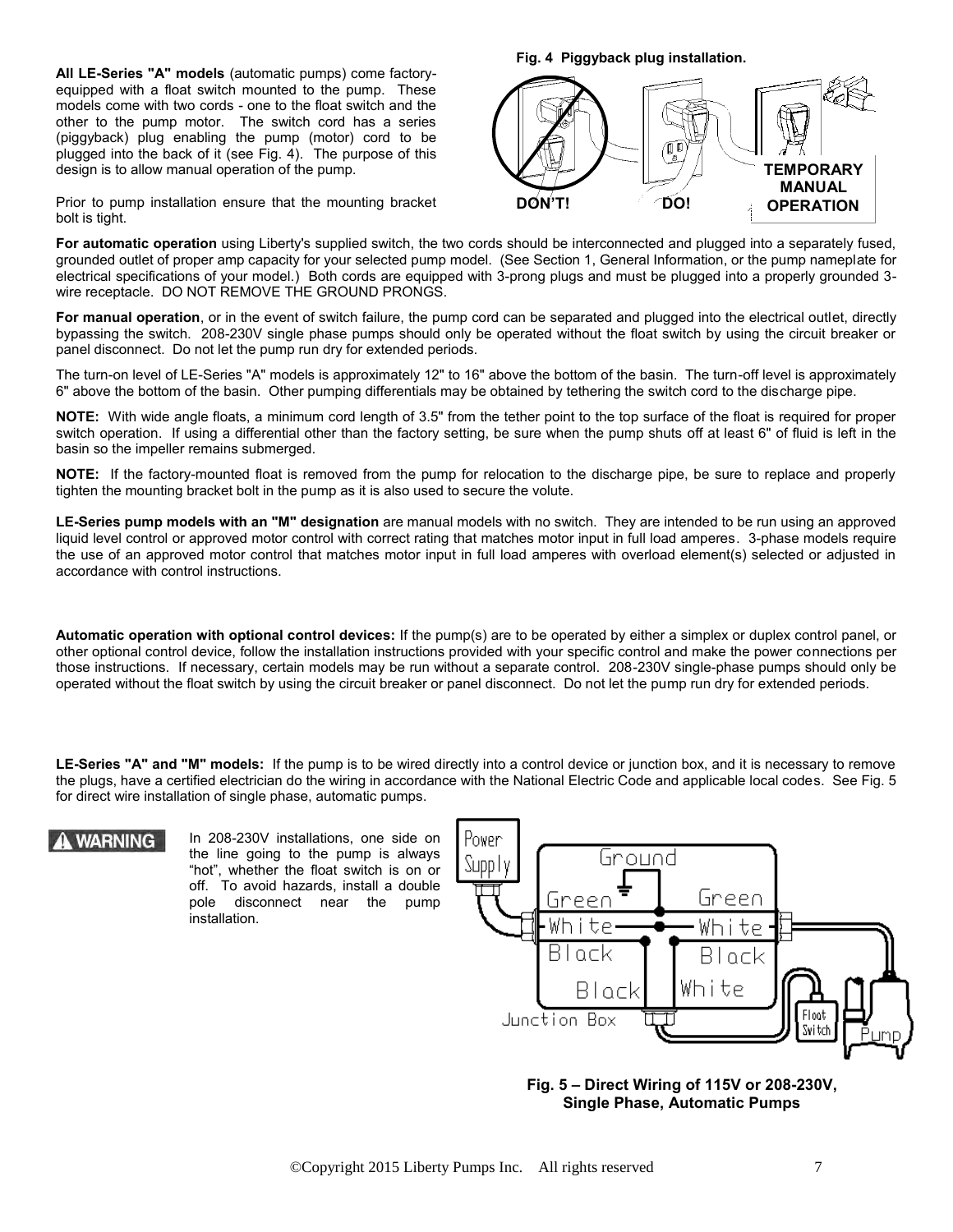### i **5. Maintenance and Troubleshooting**

**A WARNING** 

adjustments.

**Risk of electric shock.** Always disconnect the pump from the power source before handling or making

| Problem                        | Cause                                                                                                                                    | Correction                                                                                                                                          |
|--------------------------------|------------------------------------------------------------------------------------------------------------------------------------------|-----------------------------------------------------------------------------------------------------------------------------------------------------|
|                                | Blown fuse or other interruption of<br>$\bullet$<br>power; improper voltage.                                                             | Check that the unit is securely plugged in.<br>Have an electrician check all wiring for proper<br>connections and adequate voltage and<br>capacity. |
| Pump will not run.             | Switch is unable to move to the<br>$\bullet$<br>"turn on" position due to<br>interference with the side of basin<br>or other obstruction | Position the pump or switch so that it has<br>adequate clearance for free operation.                                                                |
|                                | Insufficient liquid level.<br>$\bullet$                                                                                                  | Make sure the liquid level is allowed to rise<br>enough to activate switch(s).                                                                      |
|                                | Defective switch.<br>$\bullet$                                                                                                           | • Remove and replace switch.                                                                                                                        |
| Pump will not turn<br>off.     | Switch(s) unable to move to the<br>$\bullet$<br>"turn off" position due to<br>interference with the side of basin<br>or other obstacle.  | Position the pump or switch so that it has<br>adequate clearance for free operation.                                                                |
|                                | Defective switch.<br>$\bullet$                                                                                                           | Remove and replace switch.<br>$\bullet$                                                                                                             |
|                                | Discharge is blocked or restricted.<br>$\bullet$                                                                                         | Check the discharge line for foreign material,<br>$\bullet$<br>including ice if the discharge line passes<br>through or into cold areas.            |
|                                | Check valve is stuck closed or<br>$\bullet$<br>installed backwards.                                                                      | Remove check valve(s) and examine for<br>$\bullet$<br>freedom of operation and proper installation.                                                 |
| Pump runs or hums,             | Gate or ball valve is closed.<br>$\bullet$                                                                                               | Open gate or ball valve.<br>$\bullet$                                                                                                               |
| but does not pump.             | Total lift is beyond pump's<br>٠<br>capability.                                                                                          | Try to route piping to a lower level. If not<br>$\bullet$<br>possible, a larger pump may be required.<br><b>Consult the factory.</b>                |
|                                | Pump impeller is jammed or volute<br>٠<br>casing is plugged.                                                                             | *Remove the pump from the basin. Detach the<br>$\bullet$<br>pump base and clean the area around the<br>impeller. Reassemble and reinstall.          |
| Pump runs<br>periodically when | Check valve was not installed, is<br>$\bullet$<br>stuck open or is leaking.                                                              | Remove check valve(s) and examine for<br>freedom of operation and proper installation.                                                              |
| fixtures are not in<br>use.    | Fixtures are leaking.<br>$\bullet$                                                                                                       | Repair fixtures as required to eliminate leakage.                                                                                                   |
|                                | Foreign objects in the impeller<br>٠<br>cavity.                                                                                          | *Remove the pump from the basin. Detach the<br>pump base and clean the area around the<br>impeller. Reassemble and reinstall.                       |
| Pump operates                  | Broken impeller.<br>$\bullet$                                                                                                            | Consult the factory for information regarding<br>$\bullet$<br>replacement of impeller.                                                              |
| noisily.                       | Worn bearings.<br>٠                                                                                                                      | Return pump to the factory or authorized repair<br>$\bullet$<br>station for repair.                                                                 |
|                                | Piping attachments to building are<br>٠<br>too rigid.                                                                                    | Replace a portion of the discharge line with<br>$\bullet$<br>rubber hose or connector.                                                              |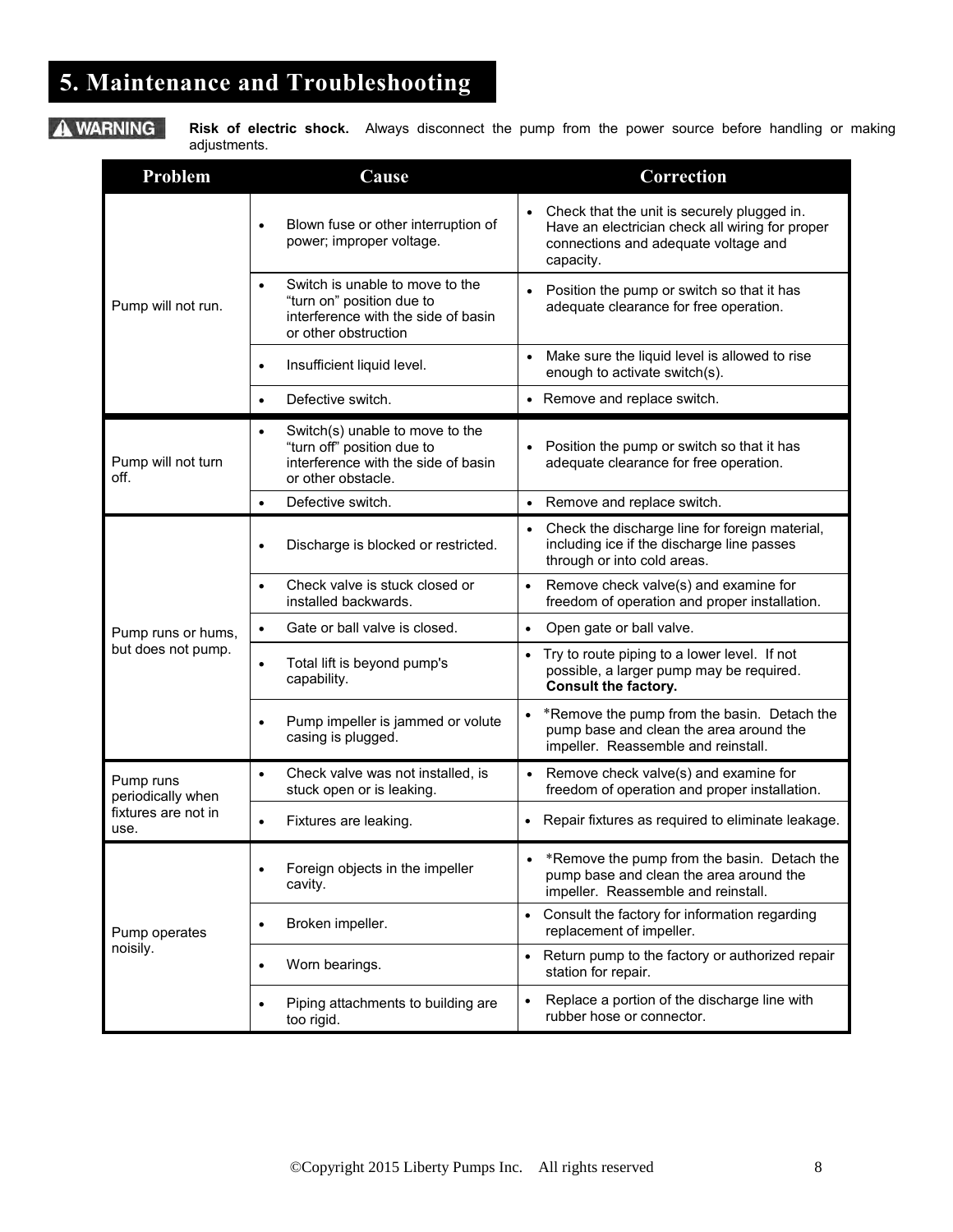## **6. 3 Year Limited Warranty**

**NOTE:** Liberty Pumps, Inc. assumes no responsibility for damage or injury due to disassembly in the field. Disassembly, other than at Liberty Pumps or its authorized service centers, automatically voids warranty.

Liberty Pumps, Inc. warrants that pumps of its manufacture are free from all factory defects in material and workmanship for a period of 3 years from the date of purchase. The date of purchase shall be determined by a dated sales receipt noting the model and serial number of the pump. The dated sales receipt must accompany the returned pump if the date of return is more than 3 years from the "CODE" (date of manufacture) number noted on the pump nameplate.

The manufacturer's obligation under this Warranty shall be limited to the repair or replacement of any parts found by the manufacturer to be defective, provided the part or assembly is returned freight prepaid to the manufacturer or its authorized service center, and provided that none of the following warranty-voiding characteristics are evident.

The manufacturer shall not be liable under this Warranty if the product has not been properly installed; if it has been disassembled, modified, abused or tampered with; if the electrical cord has been cut, damaged or spliced; if the pump discharge has been reduced in size; if the pump has been used in water temperatures above the advertised rating, or water containing sand, lime, cement, gravel or other abrasives; if the product has been used to pump chemicals or hydrocarbons; if a non-submersible motor has been subjected to excessive moisture; or if the label bearing the serial, model and code number has been removed. Liberty Pumps, Inc. shall not be liable for any loss, damage or expenses resulting from installation or use of its products, or for consequential damages, including costs of removal, reinstallation or transportation.

There is no other express warranty. All implied warranties, including those of merchantability and fitness for a particular purpose, are limited to three years from the date of purchase.

This Warranty contains the exclusive remedy of the purchaser, and, where permitted, liability for consequential or incidental damages under any and all warranties are excluded.



7000 Apple Tree Avenue Bergen, NY 14416 Phone: (800) 543-2550 Fax: (585) 494-1839 www.libertypumps.com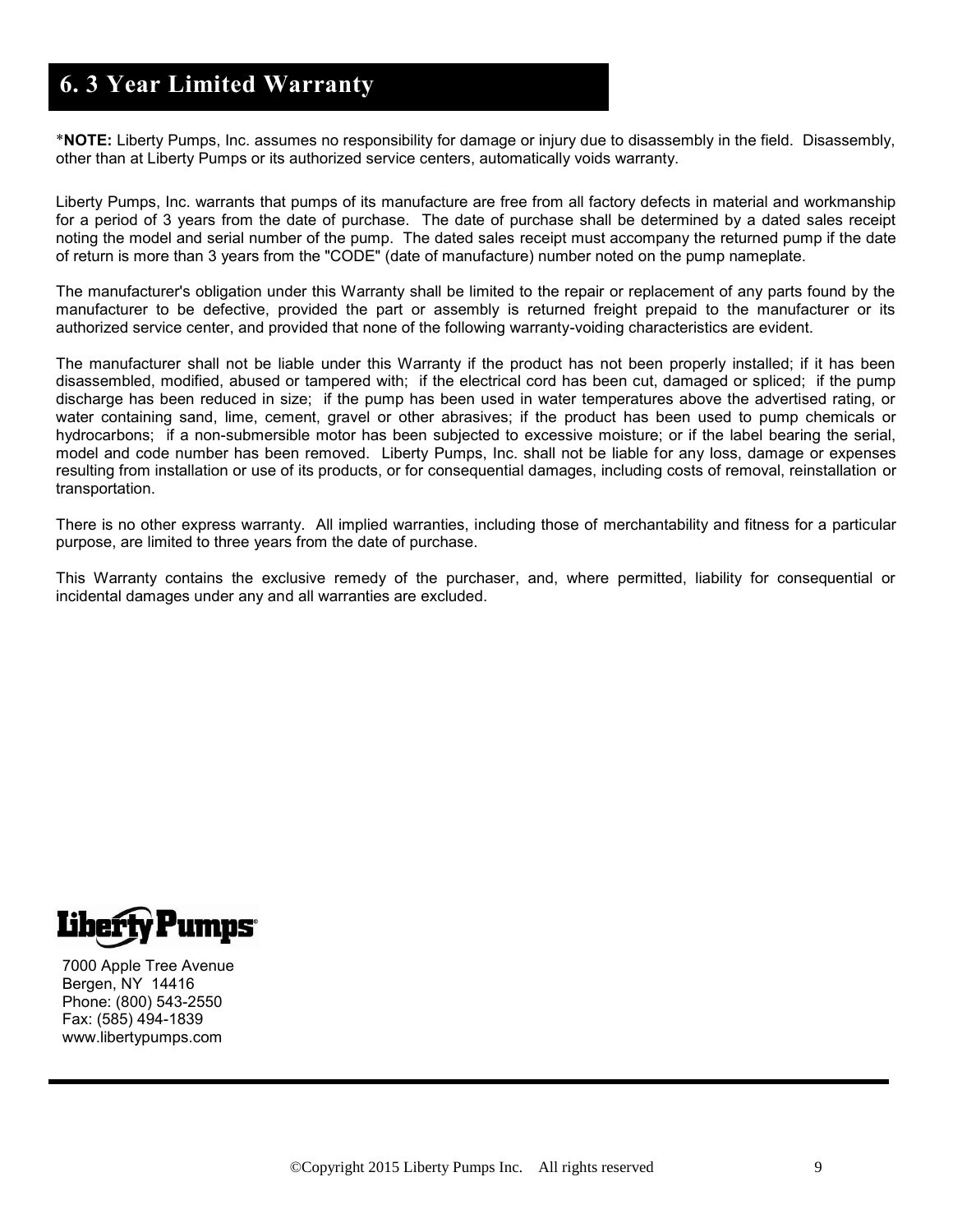This page intentionally left blank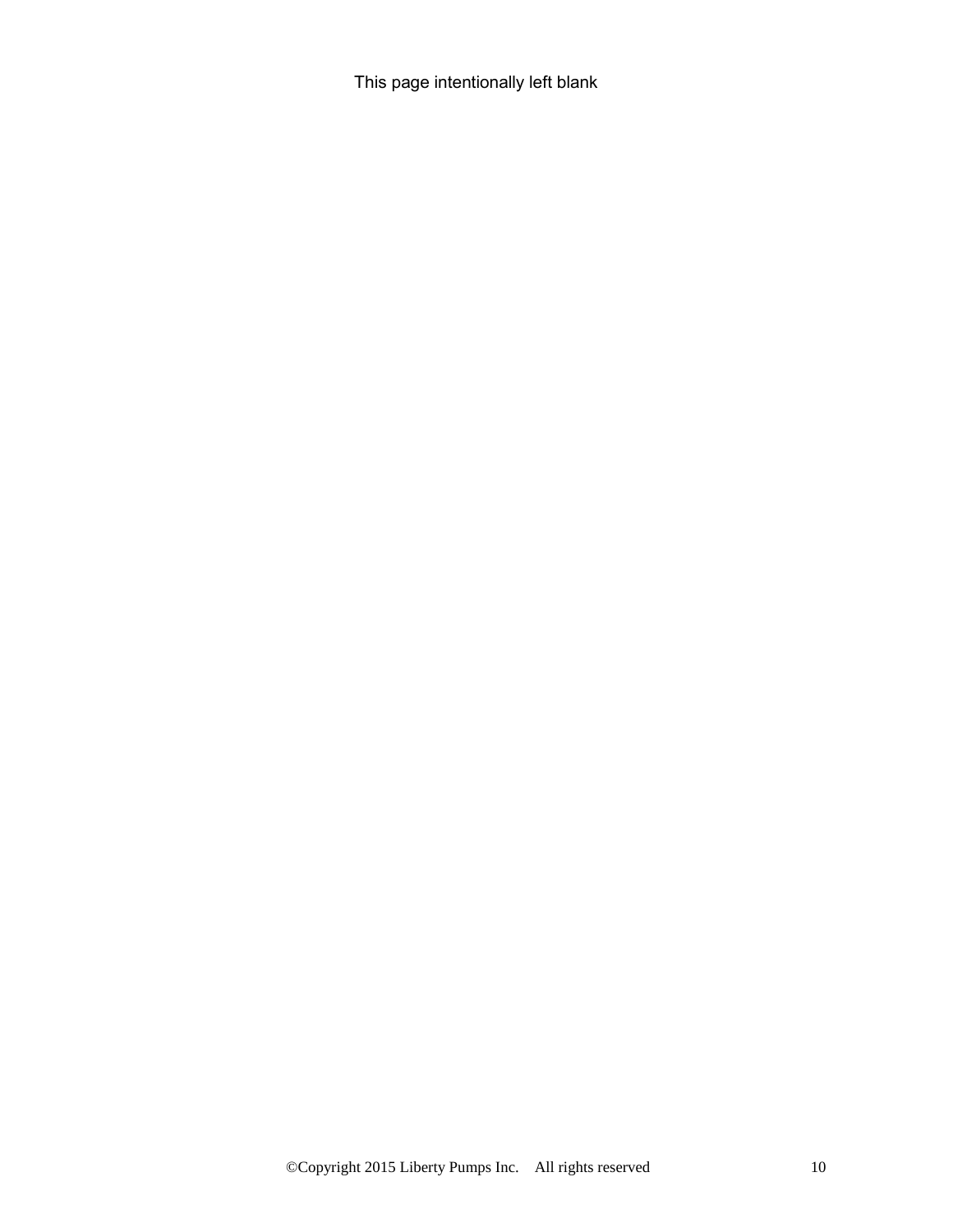

# **Manual de instalación**

# **Bombas de aguas residuales Series LE y LEH**

**\*No tire ni pierda este manual.**

# **Modelos**

- Serie LE40 4/10 HP
- Serie LE50 1/2 HP
- Serie LE70 3/4 HP
- Serie LE100 1 HP
- Serie LEH100 1 HP
- Serie LEH150 1.5 HP

Serie LEH200 2 HP

# **Índice**

- **1.)** Información general
- **2.)** La cubeta
- **3.)** Instalación
- **4.)** Servicio eléctrico y operación
- **5.)** Mantenimiento y diagnóstico de problemas
- **6.)** Garantía



7000 Apple Tree Avenue Bergen, NY 14416 Teléfono: (800) 543-2550 Fax: (585) 494-1839 www.libertypumps.com





## **IMPORTANTE:**

**Antes de instalar la bomba, apunte el modelo, el número de serie y el código que aparecen en la placa de identificación de la bomba para que le sirvan de referencia en el futuro.**

**MODELO \_\_\_\_\_\_\_\_\_\_\_\_\_\_\_\_\_\_\_\_\_\_\_\_\_\_\_\_\_\_\_**

**NÚMERO DE SERIE \_\_\_\_\_\_\_\_\_\_\_\_\_\_\_\_\_\_\_\_\_\_**

**CÓDIGO \_\_\_\_\_\_\_\_\_\_\_\_\_\_\_\_\_\_\_\_\_\_\_\_\_\_\_\_\_\_\_**

**FECHA DE INSTALACIÓN \_\_\_\_\_\_\_\_\_\_\_\_\_\_\_\_\_\_\_\_\_\_\_\_\_\_**

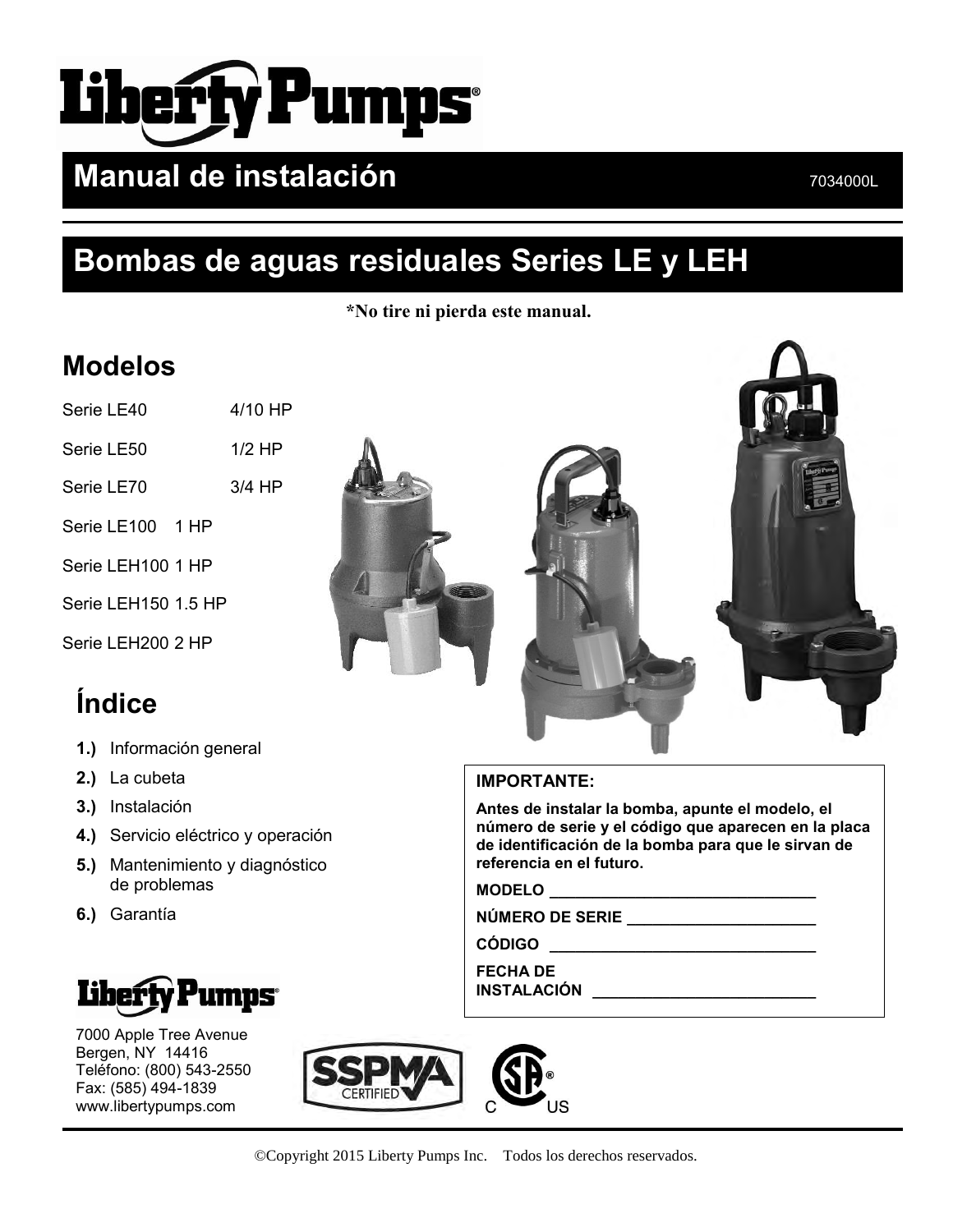# **1. Información general**

Lea con atención las siguientes instrucciones antes de instalar la bomba. Todas las bombas de Liberty se someten individualmente a pruebas en fábrica para garantizar un funcionamiento adecuado. Si se siguen estas instrucciones al pie de la letra, se eliminará la posibilidad de problemas potenciales de funcionamiento, proporcionando años de servicio satisfactorio.

### **ADVERTENCIA:**

- **Riesgo de descarga eléctrica.** Desconecte la bomba de la fuente de alimentación siempre que vaya a manipularla o a realizar algún ajuste.
- Solo personal cualificado deberá encargarse de instalar las conexiones y cables eléctricos necesarios para montar la bomba.
- Esta unidad viene con un conductor de conexión a tierra y un enchufe de toma a tierra. Conecte la bomba a un tomacorriente a tierra debidamente conectado a tierra para evitar el riesgo de descargas eléctricas.
- Cuando haya agua en el piso y deba desenchufar la bomba siempre use botas de hule.
- NO derive los cables de puesta a tierra ni retire las clavijas a tierra de los enchufes.
- NO use cables de extensión.
- Con esta bomba hay que utilizar un circuito derivado independiente, debidamente conectado tierra y con fusibles adecuados. Asegúrese de que la fuente de potencia tenga suficiente capacidad para cumplir los requisitos de voltaje y amperaje de la bomba indicados en la placa de la bomba.
- El tomacorriente deberá encontrarse al alcance del cable de alimentación de la bomba y a 1,2 metros como mínimo por encima del piso para evitar problemas en caso de inundación.
- Se deberá instalar la unidad según las disposiciones del Código Eléctrico Nacional (NEC, por sus siglas en inglés), el Código unificado de plomería, el Código internacional de plomería, y todos los códigos y regulaciones locales que correspondan.
- Las bombas de drenaje y de aguas residuales a menudo manejan materiales capaces de provocar enfermedades. Use ropa protectora adecuada cuando trabaje en una bomba o una tubería usada.
- Nunca ingrese a una cubeta de bomba después que haya sido usada. Los sistemas de efluentes y de aguas residuales pueden emitir diferentes tipos de gases tóxicos.
- Manténgase alejado de la entrada de succión y de la salida de descargas. Para evitar heridas, nunca inserte los dedos en la bomba mientras se encuentre conectada.
- NO use este producto para líquidos inflamables o corrosivos.
- NO use este producto en aplicaciones en las que el contacto humano con el fluido bombeado sea común (por ejemplo, piscinas, fuentes, etc.).
- NUNCA deseche por el drenaje materiales como solvente para pintura u otros químicos, ya que pueden llegar a atacar y dañar los componentes de la bomba y potencialmente causar que el equipo no funcione bien o deje de funcionar.

## PRECAUCIÓN:

- **NO utilice las bombas en agua con temperatura superior a los 140F (60C).**
- NO utilice las bombas en lodo, arena, cemento, aceite o químicos.
- NO modifique la bomba de ninguna manera.
- NO levante ni transporte la bomba halando el cable eléctrico.
- NO retire ninguna etiqueta de la bomba ni los cables.
- Si la bomba se instala durante la construcción, antes de que haya energía eléctrica disponible, se deberá proteger de la intemperie para evitar que el agua ingrese a través del enchufe, etc.

### **ADVERTENCIA:**

### **Desconecte la bomba del suministro eléctrico antes de manejarla.**

Separe el tubo de descarga bien sea a nivel de la válvula de retención o a nivel de la unión. Si ni la válvula de retención ni la unión son parte del tubo de descarga existente, corte el tubo con una sierra para metales y quite la bomba. (Se necesitará instalar una unión o una válvula de retención a nivel de este corte.)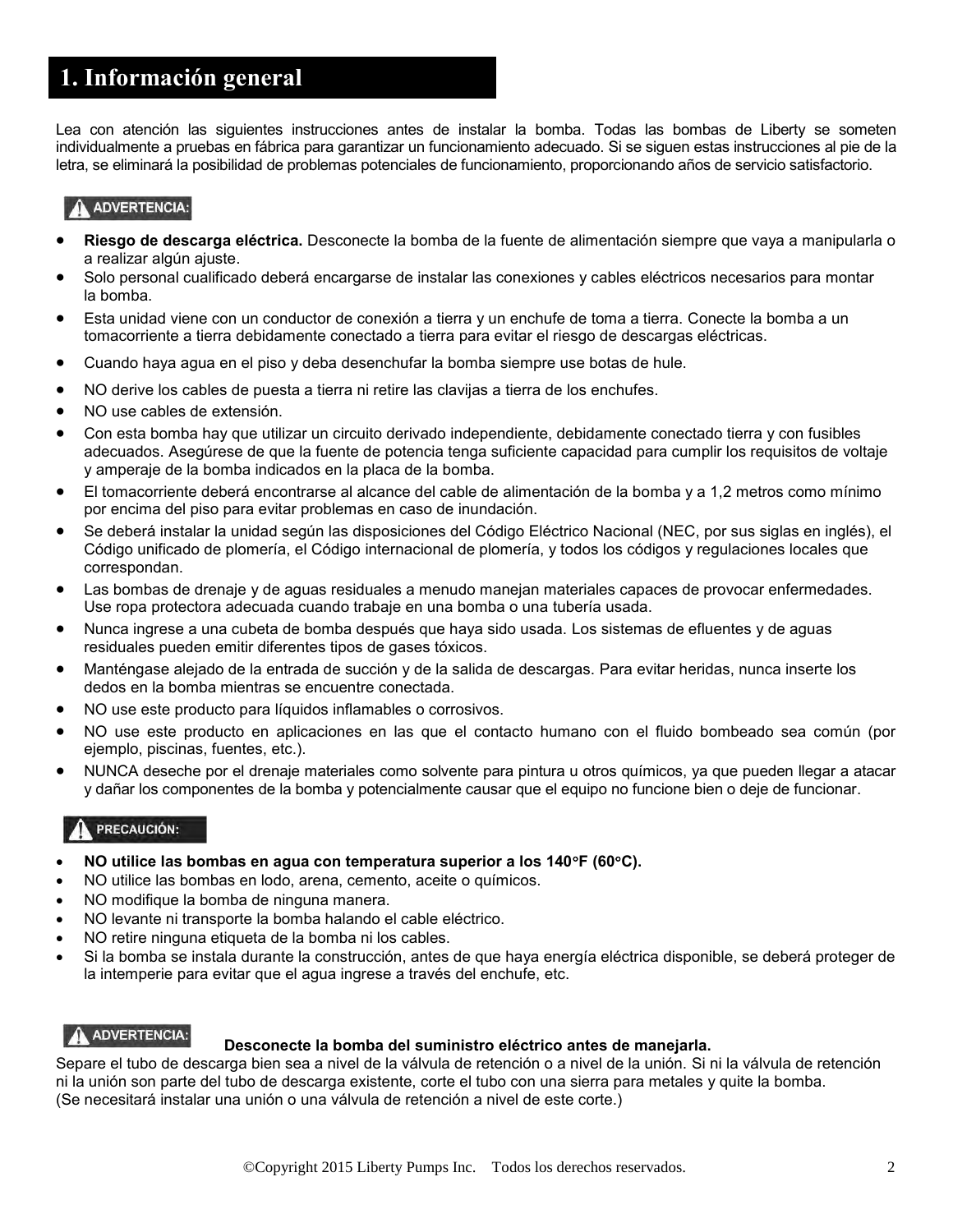| <b>ESPECIFICACIONES DEL MODELO</b> |                |                |              |                           |                                                                                                      |                                     |                                |                                     |
|------------------------------------|----------------|----------------|--------------|---------------------------|------------------------------------------------------------------------------------------------------|-------------------------------------|--------------------------------|-------------------------------------|
| <b>Modelo</b>                      | <b>HP</b>      | <b>Voltios</b> | Fase         | Amperios a<br>carga total | <b>Cuerpos</b><br>sólidos                                                                            | Descarga de la rosca<br>hembra FNPT | <b>Automático</b><br>o manual* | Altura total con<br>válvula cerrada |
| LE41A(V)                           | 4/10           | 115            | $\mathbf{1}$ | 12                        | 5.08 cm (2 pulg.)                                                                                    | 5.08 cm (2 pulg.)                   | Automático                     | 5.79 m (19 pies)                    |
| *LE41M                             | 4/10           | 115            | $\mathbf{1}$ | 12                        | 5.08 cm (2 pulg.)                                                                                    | 5.08 cm (2 pulg.)                   | Manual*                        | 5.79 m (19 pies)                    |
| LE51A(V)                           | 1/2            | 115            | $\mathbf{1}$ | 12                        | 5.08 cm (2 pulg.)                                                                                    | 5.08 cm (2 pulg.)                   | Automático                     | 7.62 m (25 pies)                    |
| *LE51M                             | 1/2            | 115            | $\mathbf{1}$ | 12                        | 5.08 cm (2 pulg.)                                                                                    | 5.08 cm (2 pulg.)                   | Manual*                        | 7.62 m (25 pies)                    |
| LE52A                              | 1/2            | 208-230        | $\mathbf{1}$ | 6.8                       | 5.08 cm (2 pulg.)                                                                                    | 5.08 cm (2 pulg.)                   | Automático                     | 7.62 m (25 pies)                    |
| *LE52M                             | 1/2            | 208-230        | $\mathbf{1}$ | 6.8                       | 5.08 cm (2 pulg.)                                                                                    | 5.08 cm (2 pulg.)                   | Manual*                        | 7.62 m (25 pies)                    |
| LE71A                              | 3/4            | 115            | $\mathbf{1}$ | 12                        | 5.08 cm (2 pulg.)                                                                                    | 5.08 ó 7.62 cm (2 ó 3 pulg.)        | Automático                     | 8.53 m (28 pies)                    |
| *LE71M                             | 3/4            | 115            | $\mathbf{1}$ | 12                        | 5.08 cm (2 pulg.)                                                                                    | 5.08 ó 7.62 cm (2 ó 3 pulg.)        | Manual*                        | 8.53 m (28 pies)                    |
| LE72A                              | 3/4            | 208-230        | $\mathbf{1}$ | 6                         | 5.08 cm (2 pulg.)                                                                                    | 5.08 ó 7.62 cm (2 ó 3 pulg.)        | Automático                     | 8.53 m (28 pies)                    |
| *LE72M                             | 3/4            | 208-230        | $\mathbf{1}$ | 6                         | 5.08 cm (2 pulg.)                                                                                    | 5.08 ó 7.62 cm (2 ó 3 pulg.)        | Manual*                        | 8.53 m (28 pies)                    |
| *LE73M                             | 3/4            | 208-230        | 3            | 7.87 cm (4.1 pulg.)       | 5.08 cm (2 pulg.)                                                                                    | 5.08 ó 7.62 cm (2 ó 3 pulg.)        | Manual*                        | 8.53 m (28 pies)                    |
| *LE74M                             | 3/4            | 440-480        | 3            | 5.33 cm (2.1 pulg.)       | 5.08 cm (2 pulg.)                                                                                    | 5.08 ó 7.62 cm (2 ó 3 pulg.)        | Manual*                        | 8.53 m (28 pies)                    |
|                                    |                |                |              |                           |                                                                                                      |                                     |                                |                                     |
| <b>LE102A</b>                      | $\mathbf{1}$   | 208-230        | $\mathbf{1}$ | 8                         | 5.08 cm (2 pulg.)                                                                                    | 5.08 ó 7.62 cm (2 ó 3 pulg.)        | Automático                     | 10.97 m (36 pies)                   |
| *LE102M                            | 1              | 208-230        | $\mathbf{1}$ | 8                         | 5.08 cm (2 pulg.)                                                                                    | 5.08 ó 7.62 cm (2 ó 3 pulg.)        | Manual*                        | 10.97 m (36 pies)                   |
| *LE103M                            | 1              | 208-230        | 3            | 5.33 cm (5.3 pulg.)       | 5.08 cm (2 pulg.)                                                                                    | 5.08 ó 7.62 cm (2 ó 3 pulg.)        | Manual*                        | 10.97 m (36 pies)                   |
| *LE104M                            | 1              | 440-480        | 3            | 2.5                       | 5.08 cm (2 pulg.)                                                                                    | 5.08 ó 7.62 cm (2 ó 3 pulg.)        | Manual*                        | 10.97 m (36 pies)                   |
| *LE105M                            | $\mathbf{1}$   | 575            | 3            | 1.9                       | 5.08 cm (2 pulg.)                                                                                    | 5.08 ó 7.62 cm (2 ó 3 pulg.)        | Manual*                        | 10.97 m (36 pies)                   |
|                                    |                |                |              |                           | NOTA: las bombas de elevación Serie LEH100 requieren una altura mínima de 4.57 m (15 pies).          |                                     |                                |                                     |
| LEH102A                            | $\mathbf{1}$   | 230            | $\mathbf{1}$ | 12                        | 5.08 cm (2 pulg.)                                                                                    | 5.08 ó 7.62 cm (2 ó 3 pulg.)        | Automático                     | 16.15 m (53 pies)                   |
| *LEH102M                           | $\mathbf{1}$   | 230            | $\mathbf{1}$ | 12                        | 5.08 cm (2 pulg.)                                                                                    | 5.08 ó 7.62 cm (2 ó 3 pulg.)        | Manual*                        | 16.15 m (53 pies)                   |
| *LEH103M                           | $\mathbf{1}$   | 208-230        | 3            | 9                         | 5.08 cm (2 pulg.)                                                                                    | 5.08 ó 7.62 cm (2 ó 3 pulg.)        | Manual*                        | 16.15 m (53 pies)                   |
| *LEH104M                           | $\mathbf{1}$   | 440-480        | 3            | 4.5                       | 5.08 cm (2 pulg.)                                                                                    | 5.08 ó 7.62 cm (2 ó 3 pulg.)        | Manual*                        | 16.15 m (53 pies)                   |
| *LEH105M                           | 1              | 575            | 3            | 3.3                       | 5.08 cm (2 pulg.)                                                                                    | 5.08 ó 7.62 cm (2 ó 3 pulg.)        | Manual*                        | 16.15 m (53 pies)                   |
|                                    |                |                |              |                           | NOTA: las bombas de elevación Serie LEH150 y LEH200 requieren una altura mínima de 6.09 m (20 pies). |                                     |                                |                                     |
| LEH152A                            | 1.5            | 208-230        | $\mathbf{1}$ | 15                        | 5.08 cm (2 pulg.)                                                                                    | 5.08 ó 7.62 cm (2 ó 3 pulg.)        | Automático                     | 21.3 m (70 pies)                    |
| *LEH152M                           | 1.5            | 208-230        | $\mathbf{1}$ | 15                        | 5.08 cm (2 pulg.)                                                                                    | 5.08 ó 7.62 cm (2 ó 3 pulg.)        | Manual*                        | 21.3 m (70 pies)                    |
| *LEH153M                           | 1.5            | 208-230        | 3            | 10.6                      | 5.08 cm (2 pulg.)                                                                                    | 5.08 ó 7.62 cm (2 ó 3 pulg.)        | Manual*                        | 21.3 m (70 pies)                    |
| *LEH154M                           | 1.5            | 440-480        | 3            | 5.3                       | 5.08 cm (2 pulg.)                                                                                    | 5.08 ó 7.62 cm (2 ó 3 pulg.)        | Manual*                        | 21.3 m (70 pies)                    |
| *LEH155M                           | 1.5            | 575            | 3            | 4.9                       | 5.08 cm (2 pulg.)                                                                                    | 5.08 ó 7.62 cm (2 ó 3 pulg.)        | Manual*                        | 21.3 m (70 pies)                    |
| *LEH202M                           | $\overline{c}$ | 230            | $\mathbf{1}$ | 18                        | 5.08 cm (2 pulg.)                                                                                    | 5.08 ó 7.62 cm (2 ó 3 pulg.)        | Manual*                        | 25.29 m (83 pies)                   |
| *LEH203M                           | 2              | 208-230        | 3            | 13.2                      | 5.08 cm (2 pulg.)                                                                                    | 5.08 ó 7.62 cm (2 ó 3 pulg.)        | Manual*                        | 25.29 m (83 pies)                   |
| *LEH204M                           | 2              | 440-480        | 3            | 6.6                       | 5.08 cm (2 pulg.)                                                                                    | 5.08 ó 7.62 cm (2 ó 3 pulg.)        | Manual*                        | 25.29 m (83 pies)                   |
| *LEH205M                           | 2              | 575            | 3            | 5.5                       | 5.08 cm (2 pulg.)                                                                                    | 5.08 ó 7.62 cm (2 ó 3 pulg.)        | Manual*                        | 25.29 m (83 pies)                   |

**Nota:** los modelos manuales (con el sufijo M) y los modelos trifásicos, como se indican arriba, requieren un dispositivo o panel de control aprobado independiente para funcionar automáticamente. El funcionamiento de estos modelos dependerá del control seleccionado. Asegúrese de que las especificaciones eléctricas del control seleccionado correspondan con las especificaciones eléctricas de la bomba. Los modelos trifásicos requieren elementos de sobrecarga seleccionados o ajustados para cumplir con las instrucciones del panel o control.

Las bombas automáticas tienen un interruptor de flotador prearmado. La (V) opcional indica que se dispone de una opción con un flotador vertical.

### **ADVERTENCIA:**

Use siempre un cable de alimentación de reemplazo con la misma longitud y del mismo tipo que el original instalado en el producto Liberty. Usar un cable con un calibre o una longitud inadecuadas puede aumentar la capacidad eléctrica del cable y provocar la muerte, lesiones, incendios u otra falla importante.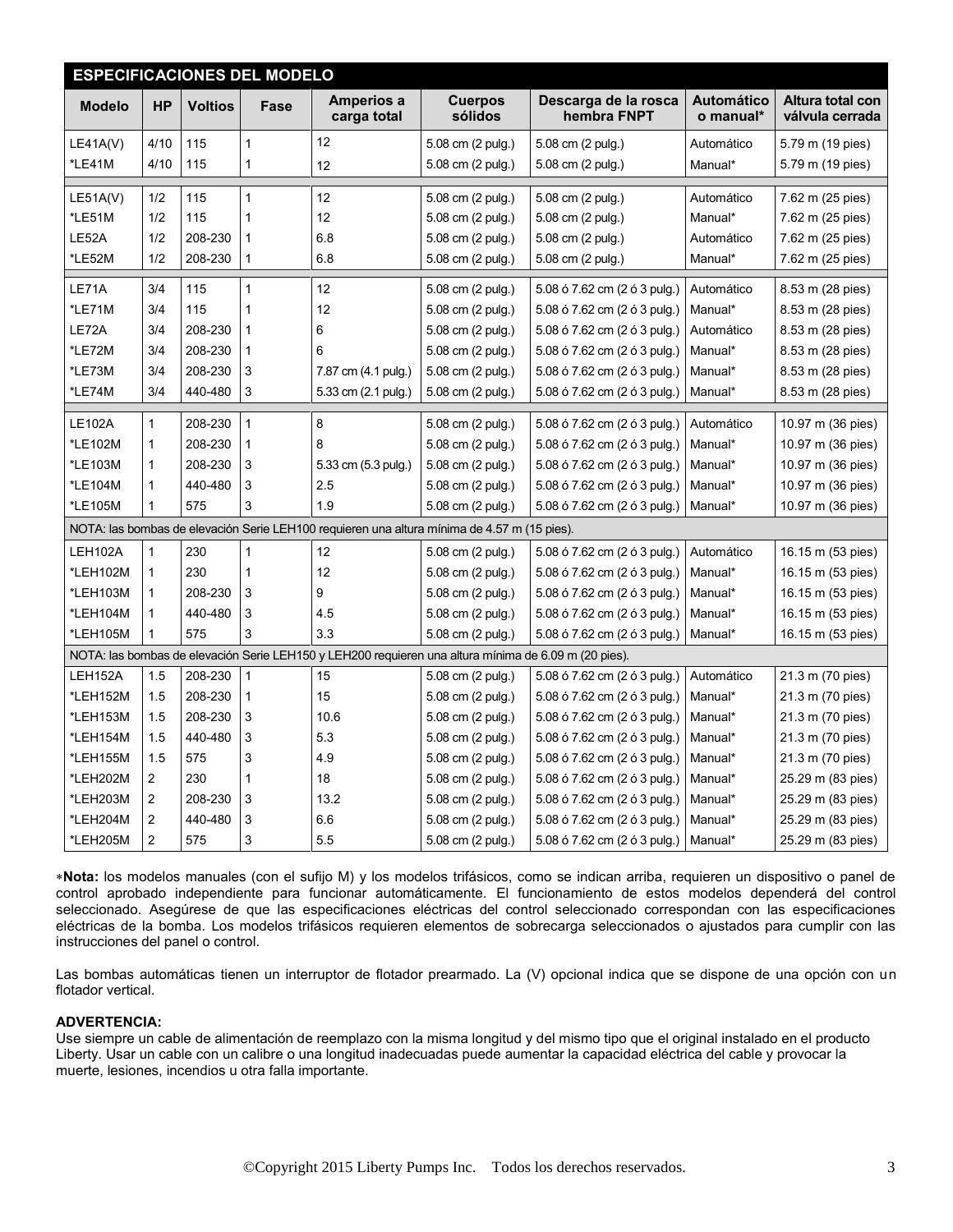### **Si ya se instaló la cubeta, se puede proseguir con la instalación de la bomba. 2. La cubeta**

La cubeta que se usa con sistemas efluentes y de aguas residuales tiene que estar sellada y ventilada de acuerdo a los códigos de sanidad y fontanería. Estas bombas no se deberán instalar en un lugar clasificado como peligroso según el Código eléctrico nacional de Estados Unidos, ANSI/NFPA 70. El diámetro mínimo es de 45.72 cm (18 pulg.) y la profundidad de 60.96 cm (24 pulg.). (Estos son los requisitos mínimos. Los códigos locales y el número de accesorios instalados en el sistema deberán servir de guía para decidir si se necesita una cubeta mayor en ambos tipos de aplicaciones. Si no está seguro del tamaño adecuado de la cubeta, compruebe con las autoridades locales o llame a Liberty Pumps.) La instalación se deberá realizar a una profundidad suficiente como para que todas las cañerías queden por debajo de la línea de penetración de la helada. Si esto no fuera posible, desmonte la válvula de retención y modifique el tamaño de la cubeta o ajuste el diferencial de la bomba para acomodar el contraflujo adicional.

- A. **Excavación:** excave un hoyo tan pequeño como sea posible, dejando un espacio libre de alrededor de 20.32 cm (8 pulg.) como mínimo alrededor del tanque. No coloque la cubeta en contacto directo con rocas ni objetos cortantes. Instale gravilla fina de 0.31-1.90 cm (1/8-3/4 pulg.) o piedra pulverizada fina y lavada de 0.31-1.27 cm (1/8-1/2 pulg.) entre la cubeta y las paredes del hoyo. No utilice arena ni tierra del suelo como relleno. Compacte la superficie sobre la que se asentará la cubeta para que quede sólida y nivelada y pueda soportar el peso de la misma.
- B. **Conexión de la tubería de admisión y relleno inicial:** instale gravilla fina de 0.31-1.90 cm (1/8-3/4 pulg.) o piedra pulverizada fina y lavada de 0.31-1.27 cm (1/8-1/2 pulg.) alrededor del fondo de la cubeta para sujetarla en su sitio. No utilice arena ni tierra del suelo como relleno. Instale las tuberías de admisión que necesite su modelo de cubeta.
	- **Serie Liberty P370 y P380:** Las cubetas de la serie Liberty P370 y P380 tienen una conexión de admisión de 10.16 cm (4 pulg.) moldeada sobre el costado del tanque. Está hecha para conectar un manguito (no para bocas de admisión) de 10.16 cm (4 pulg.). Conecte la línea de drenaje por gravedad de los accesorios a esta boca.
	- **Otras cubetas:** Otras cubetas Liberty llevan una boca de calafateo o una arandela para tuberías 10.16 cm (4 pulg.). Con las bocas de admisión se utiliza material de calafateo o guarniciones de caucho, mientras que la tubería se conecta directamente en el caso de la arandela. Conecte la línea de drenaje por gravedad de los accesorios a esta admisión. (Existen otros tamaños de admisión. Consulte con la fábrica.)
- C. **Relleno final:** el relleno no debe contener rocas, terrones y otros objetos foráneos grandes. Sólo se recomienda usar gravilla fina de 0.31-1.90 cm (1/4-3/4 pulg.) o piedra pulverizada fina y lavada de 0.31-1.27 (1/8-1/2 pulg.). No utilice arena ni tierra del suelo como relleno. Forme un ligero montículo con el relleno y deje que se asiente naturalmente. Deberá dejarse acceso a la tapa para tareas de mantenimiento y servicio.

PRECAUCIÓN:

**No ejerza una presión excesiva ni trabaje con equipo pesado encima del material de relleno, ya que esto podría hacer colapsar el tanque.**

## **3. Instalación de la bomba**

## PRECAUCIÓN:

En el caso de una bomba trifásica, compruebe que la rotación vaya en la dirección correcta antes de instalarla en la cubeta. (vea la Fig. 1).



**Fig. 1 – Rotación correcta del rotor, modelos trifásicos** Compruebe la rotación correcta de las bombas trifásicas antes de instalarla en la cubeta. Invierta dos de los tres conectadores de alimentación de la bomba para cambiar la rotación. Marque los cables después de la instalación para poder volver a conectarlos.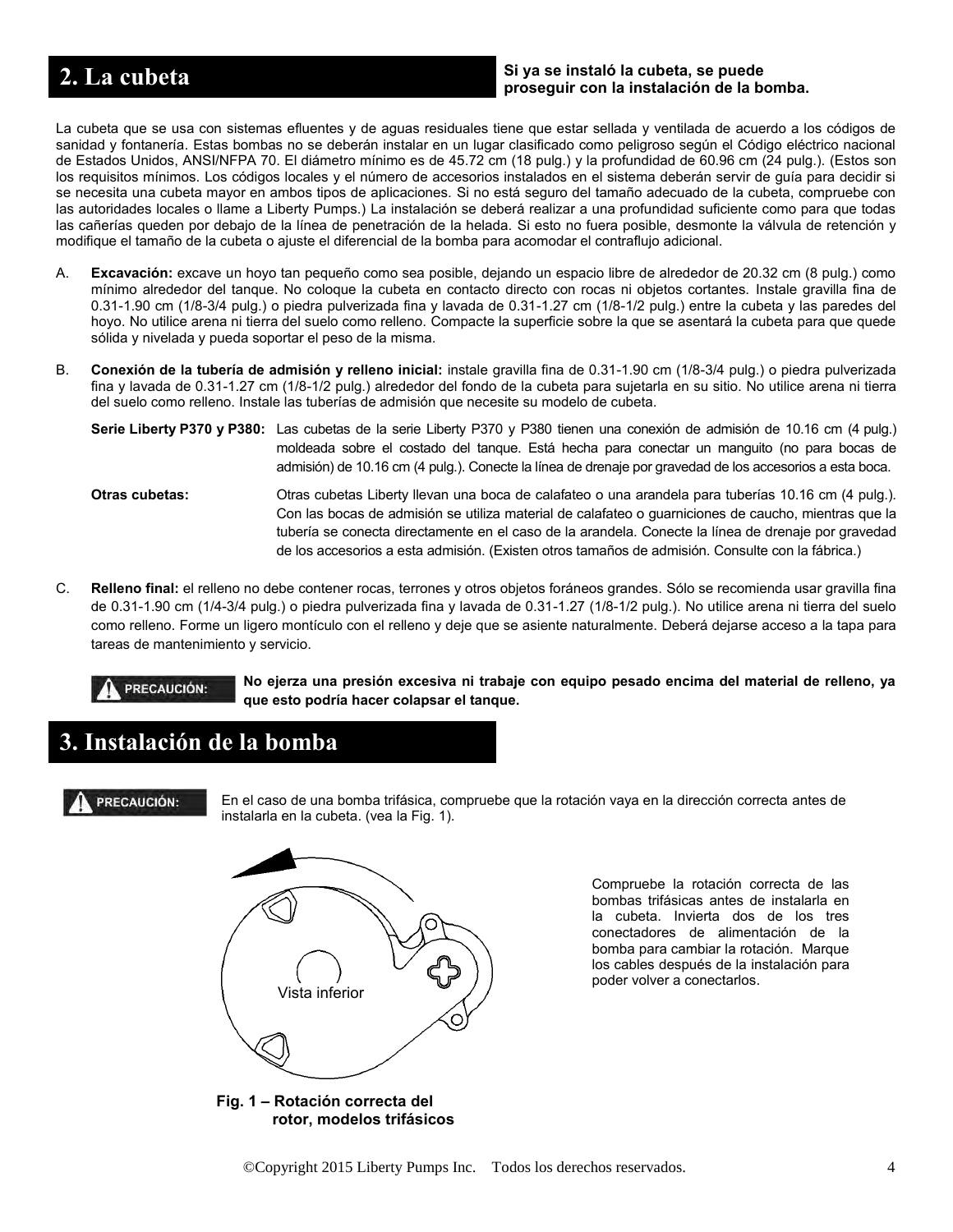Los sistemas de aguas residuales preensamblados de Liberty vienen con la bomba ya montada en la cubeta. La tubería, o tuberías, de desagüe ya sale de la tapa y se puede conectar de inmediato a la línea de desagüe. Si su sistema está preensamblado, se puede saltar los pasos A y B que siguen a continuación.

- A. **Sistemas simples (una bomba) (vea la Fig. 2):** Instale la bomba de forma que haya espacio suficiente entre las paredes de la cubeta y el flotador. Si se va a utilizar un flotador o dispositivo de control siga las instrucciones que lo acompañan. El nivel mínimo de apagado de la bomba no se debe fijar por debajo de los 15.24 cm (6 pulg.). Conecte la tubería de descarga a la salida roscada de la bomba. **IMPORTANTE: no reduzca el tamaño de la tubería de desagüe por debajo del tamaño de la salida de la bomba.** En las bombas de aguas residuales no debe ser inferior a 5.08 cm (2 pulg.). En ciertos casos hará falta aumentar el tamaño de la tubería para reducir las pérdidas por fricción. Comuníquese con Liberty Pumps o con una persona calificada si tiene preguntas sobre el tamaño de las tuberías y caudal apropiados. Monte la tapa en la cubeta y séllela bien. (Esta es sólo la instalación recomendada. Pueden presentarse variaciones).
- B. **Sistemas dobles (dos bombas) (vea la Fig. 3):** Coloque ambas bombas en el fondo de la cubeta. El control doble incluye 3 ó 4 flotadores conectados a una de las tuberías de desagüe o a una varilla independiente colgada de la tapa. Siga las instrucciones del control doble. El nivel mínimo de apagado de la bomba no se debe fijar por debajo de los 15.24 cm (6 pulg.). Los flotadores tienen que poder moverse libremente. Conecte una tubería de descarga distinta a cada bomba. **IMPORTANTE: no reduzca el tamaño de la tubería de desagüe por debajo del tamaño de la salida de la bomba.** En las bombas de aguas residuales no debe ser inferior a 5.08 cm (2 pulg.). En ciertos casos hará falta aumentar el tamaño de la tubería para reducir las pérdidas por fricción. Comuníquese con Liberty Pumps o con una persona calificada si tiene alguna pregunta sobre el tamaño de la tubería y del caudal. Para evitar el reciclaje de líquidos en instalaciones dobles, habrá que instalar una válvula de retención en cada línea de descarga antes de unir las dos descargas en una línea común. Estas válvulas se pueden instalar dentro o fuera de la cubeta dependiendo del tamaño de esta última. Instale las tapas de la cubeta y séllelas apropiadamente.







**Fig. 3 – Instalación típica de un sistema doble Esta es solo la instalación recomendada. Pueden presentarse variaciones.**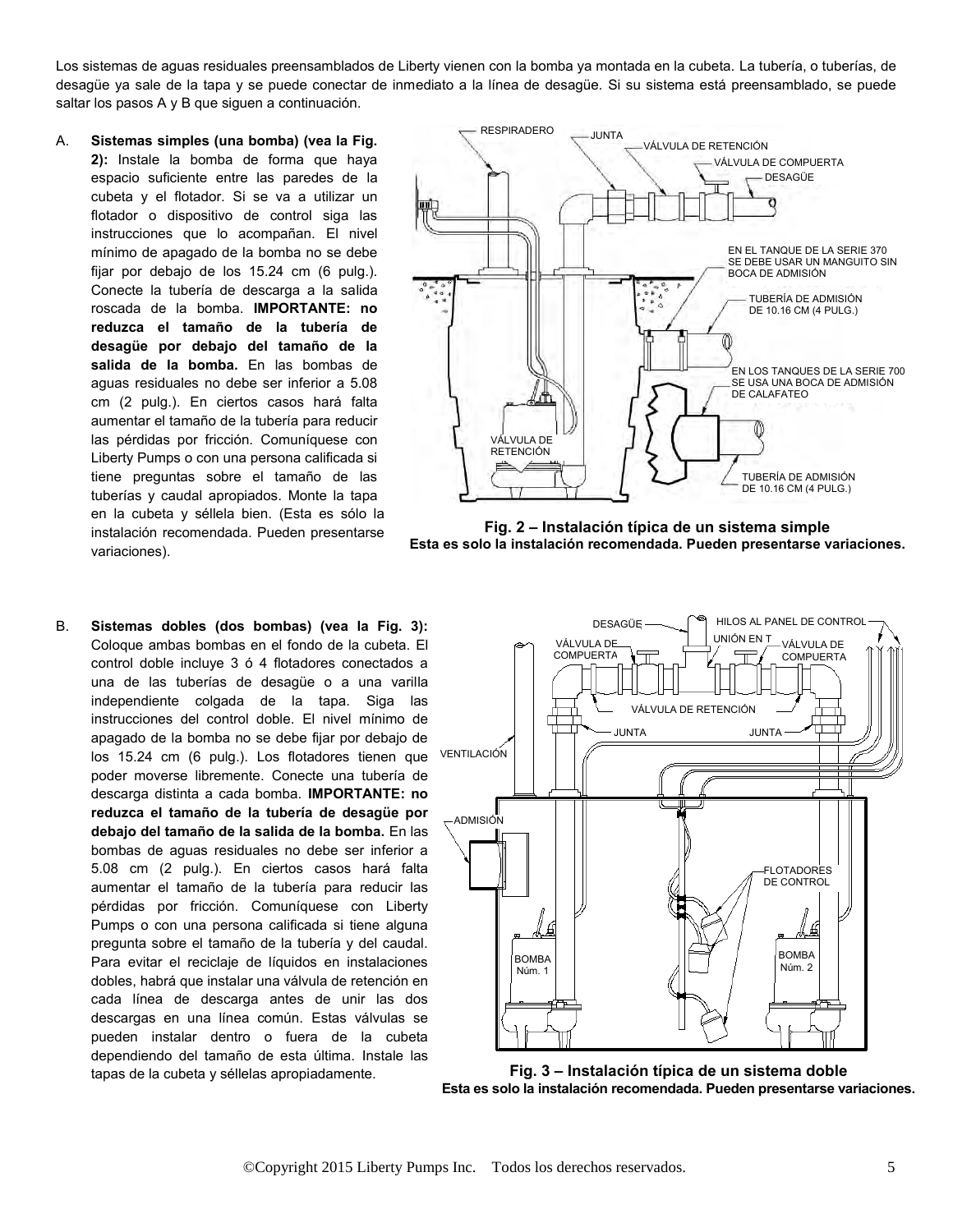- C. **Instalación del resto del desagüe (simple):** cuando haya instalado la bomba y sellado la tapa, instale el resto del desagüe. Se debe instalar una junta justo encima de la tapa para facilitar el desmontaje de la bomba si fuera necesario. Se recomienda instalar una válvula de retención después de la junta para evitar contraflujos después de un ciclo de bombeo. A continuación de la válvula de retención se deberá instalar una válvula de compuerta para poder limpiar periódicamente la de retención y desmontar la bomba. El resto de la línea de desagüe deberá ser tan corto como sea posible con el mínimo número de giros para evitar la pérdida de carga por rozamiento. El desagüe no se deberá restringir por debajo de los 5.08 cm (2 pulg.) en sistemas de aguas residuales. En algunos casos se requerirán tuberías más anchas para evitar las pérdidas de carga por rozamiento en trayectos largos. Comuníquese con Liberty Pumps o con una persona calificada si tiene alguna pregunta sobre el tamaño de la tubería y el caudal. **Ventilación:** en la parte superior de la tapa hay una conexión que se debe conectar con una tubería a la tubería de ventilación del edificio o extenderse al exterior con su propia tubería. El tamaño de la tubería de ventilación deberá cumplir los códigos locales, pero nunca podrá ser inferior al tamaño del desagüe. **Algunas bombas de las Series LE y LEH llevan un purgador para evitar barreras de aire. Es normal que salga una pequeña cantidad de agua pulverizada por este orificio cuando la bomba está en funcionamiento.**
- D. **Instalación del resto del desagüe (doble):** las juntas y los conectadores flexibles se deben instalar encima de la cubierta en cada desagüe para facilitar el desmontaje de la bomba si es necesario. Se deben instalar válvulas de charnela de flujo libre en cada descarga después de la junta y antes de la válvula de compuerta para evitar el contraflujo de líquido o gas. Para evitar que el líquido de una bomba pase a la otra, será necesario instalar una válvula de retención en cada descarga antes de unirlos en una línea común. A continuación de la válvula de retención se deberá instalar una válvula de compuerta para poder limpiar periódicamente la de retención y desmontar la bomba. El resto de la línea de desagüe deberá ser tan corto como sea posible con el mínimo número de giros para evitar la pérdida de carga por rozamiento. El desagüe no se deberá restringir por debajo de los 5.08 cm (2 pulg.) en sistemas de aguas residuales. En algunos casos se requerirán tuberías más anchas para evitar las pérdidas de carga por rozamiento en trayectos largos. Comuníquese con Liberty Pumps o con una persona calificada si tiene alguna pregunta sobre el tamaño de la tubería y el caudal.

**Ventilación:** en la parte superior de la unidad hay una conexión para la tubería de ventilación. Esta tubería se deberá conectar a la ventilación del edificio o extenderse al exterior con su propia tubería. El tamaño de la tubería de ventilación deberá cumplir los códigos locales, pero nunca podrá ser inferior al tamaño del desagüe. **Algunas bombas de las Series LE y LEH llevan un purgador para evitar barreras de aire. Es normal que salga una pequeña cantidad de agua pulverizada por este orificio cuando la bomba está en funcionamiento.**

## **4. Servicio eléctrico y operación**

### **ADVERTENCIA:**

- **Riesgo de descarga eléctrica.** Desconecte la bomba de la fuente de alimentación siempre que vaya a manipularla o a realizar algún ajuste.
- Solo personal cualificado deberá encargarse de instalar las conexiones y cables eléctricos necesarios para montar la bomba.
- Esta unidad viene con un conector a tierra y un enchufe con conexión a tierra. Para reducir el riesgo de electrocución, el conector de puesta a tierra tiene que estar conectado debidamente a un panel de control a tierra, o si cuenta con un enchufe a tierra tendrá que enchufarse a un tomacorriente conectado a tierra.
- NO derive los cables de puesta a tierra ni retire las espigas a tierra de los enchufes.
- NO quite el cordón ni la protección contra tirones, y NO conecte canal para cables a la bomba.
- NO use cables de extensión.
- Con esta bomba, hay que utilizar un circuito derivado independiente conectado a tierra y con fusibles. La fuente de alimentación tendrá que tener suficiente capacidad para cumplir los requisitos de voltaje y amperaje del motor, indicados en la placa de la bomba.
- El tomacorriente o panel deberá encontrarse al alcance del cable de alimentación de la bomba y a 1.22 metros (4 pies) como mínimo por encima del piso para evitar problemas en caso de inundación.
- Se deberá instalar la unidad según las disposiciones del Código Eléctrico Nacional de Estados Unidos y todos los códigos y reglamentos locales que correspondan.



Si la propiedad está expuesta a niveles altos de inundación, se debe instalar un segundo sistema de bombeo de reserva o una alarma independiente que notifique niveles altos de agua.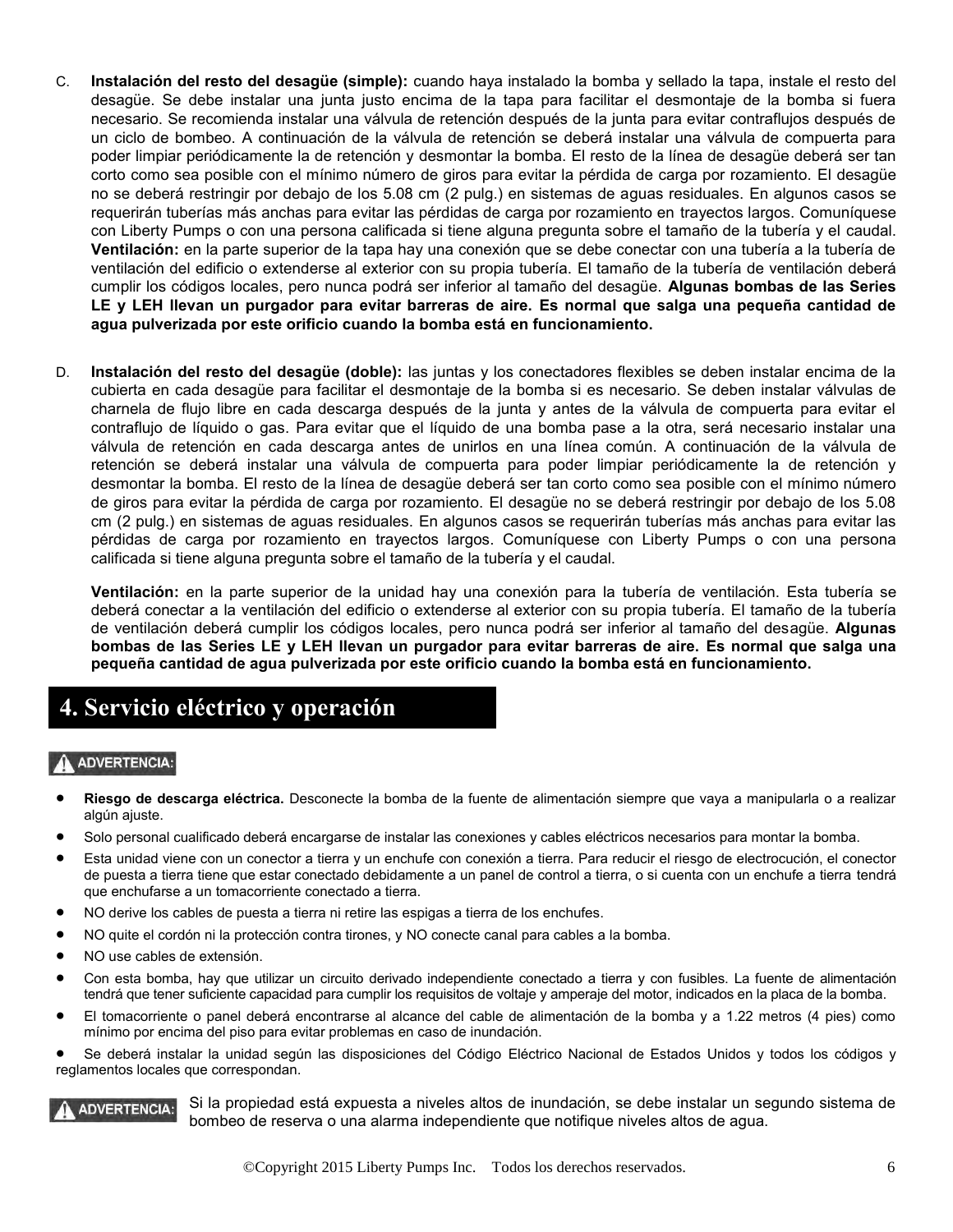**Todos los modelos "A" de la Serie LE (bombas automáticas)** vienen equipados con un interruptor de flotador montado en la bomba misma. Estos modelos vienen con dos cables: uno al interruptor de flotador y el otro al motor. El cable del interruptor cuenta con un interruptor en serie, o cascada, en el que se puede conectar el cable del motor (vea la Fig. 4). Esto permite la operación manual de la bomba.

Antes de instalar la bomba, asegúrese de que el perno de sujeción del montaje se haya instalado debidamente apretado.

**FUNCIONAMIENTO MANUAL ¡NO! ¡SÍ! TEMPORAL Fig. 4 Instalación del enchufe en cascada**

**Si se quiere activar la operación automática** con el interruptor de Liberty, se deberán interconectar los dos cables y enchufarse a un tomacorriente con conexión a tierra, con fusible independiente y el amperaje apropiado para el modelo. (Consulte la Sección 1, Información general, o la placa de la bomba para informarse de las especificaciones eléctricas de su modelo.) Ambos cables llevan enchufes de 3 espigas y se deben enchufar en un tomacorrientes trifilar con toma a tierra. NO DESMONTE LAS PATAS A TIERRA.

**Si se prefiere la operación manual,** o falla el interruptor, el cable de la bomba se puede separar y enchufar en un tomacorriente, evitando de esta manera el interruptor. Las bombas monofásicas de 208-230 V se deben operar solamente sin el interruptor de flotador por medio de un disyuntor o panel de desconexión. No deje que la bomba funcione en seco por períodos prolongados.

El nivel de encendido de los modelos A de la Serie LE es de entre 30.48 y 40.64 cm (12 a 16 pulg.) por encima del fondo de la cubeta. El nivel de apagado es de 15.24 cm ( 6 pulg.) por encima del fondo de la cubeta. Para obtener otros diferenciales de bombeo se puede amarrar el cable del interruptor a la tubería de desagüe.

**NOTA:** Se requiere un cable de 8.89 cm (3.5 pulg.) desde el punto de amarre hasta la superficie superior del flotador para que el interruptor funcione correctamente. Si se va a utilizar un diferencial distinto al de fábrica, se deberá ajustar de forma que la bomba se apague cuando queden 15.24 cm (6 pulg.) como mínimo de líquido en la cubeta para que el rotor permanezca sumergido en todo momento.

**NOTA:** Si el flotador instalado de fábrica se extrae de la bomba para reubicar la tubería de desagüe, asegúrese de reemplazar y apretar debidamente el perno de sujeción del montaje en la bomba ya que también se usa para sujetar la voluta.

**Las bombas de la Serie LE con la designación "M"** son modelos manuales sin interruptor. Funcionan con un control de nivel de líquido o control de motor aprobado con el valor nominal correcto que corresponda con la entrada del motor en amperios a carga total. Los modelos trifásicos requieren un control de motor aprobado que corresponda con la entrada del motor en amperios a carga total con elementos de sobrecarga seleccionados o ajustados según las instrucciones del control.

**Operación automática con dispositivos de control opcionales:** si la bomba va a funcionar con un panel de control simple o doble u otro dispositivo de control opcional, siga las instrucciones de instalación del control en cuestión y establezca las conexiones eléctricas indicadas. Algunos modelos pueden funcionar sin un control independiente. Las bombas monofásicas de 208-230 V sólo se deben operar sin el flotador con un disyuntor o panel de desconexión. No deje que la bomba funcione en seco por períodos prolongados.

**Modelos "A" y "M" de la Serie LE:** si la bomba va a estar cableada directamente a un dispositivo de control o caja de conexión y se hace necesario retirar los enchufes, la labor la deberá llevar a cabo un electricista certificado según el código eléctrico nacional de Estados Unidos y los códigos locales. Vea la Fig. 5 para encontrar instrucciones para cablear directamente una bomba automática monofásica.



En instalaciones de 208-230 V, uno de los extremos de la línea que va a la bomba está siempre activo mientras que el flotador se encenderá y se apagará. Instale un desconectador bipolar cerca de la bomba para no correr riesgos.



**Fig. 5 – Cableado directo de bombas automáticas monofásicas de 115 V o 208-230 V**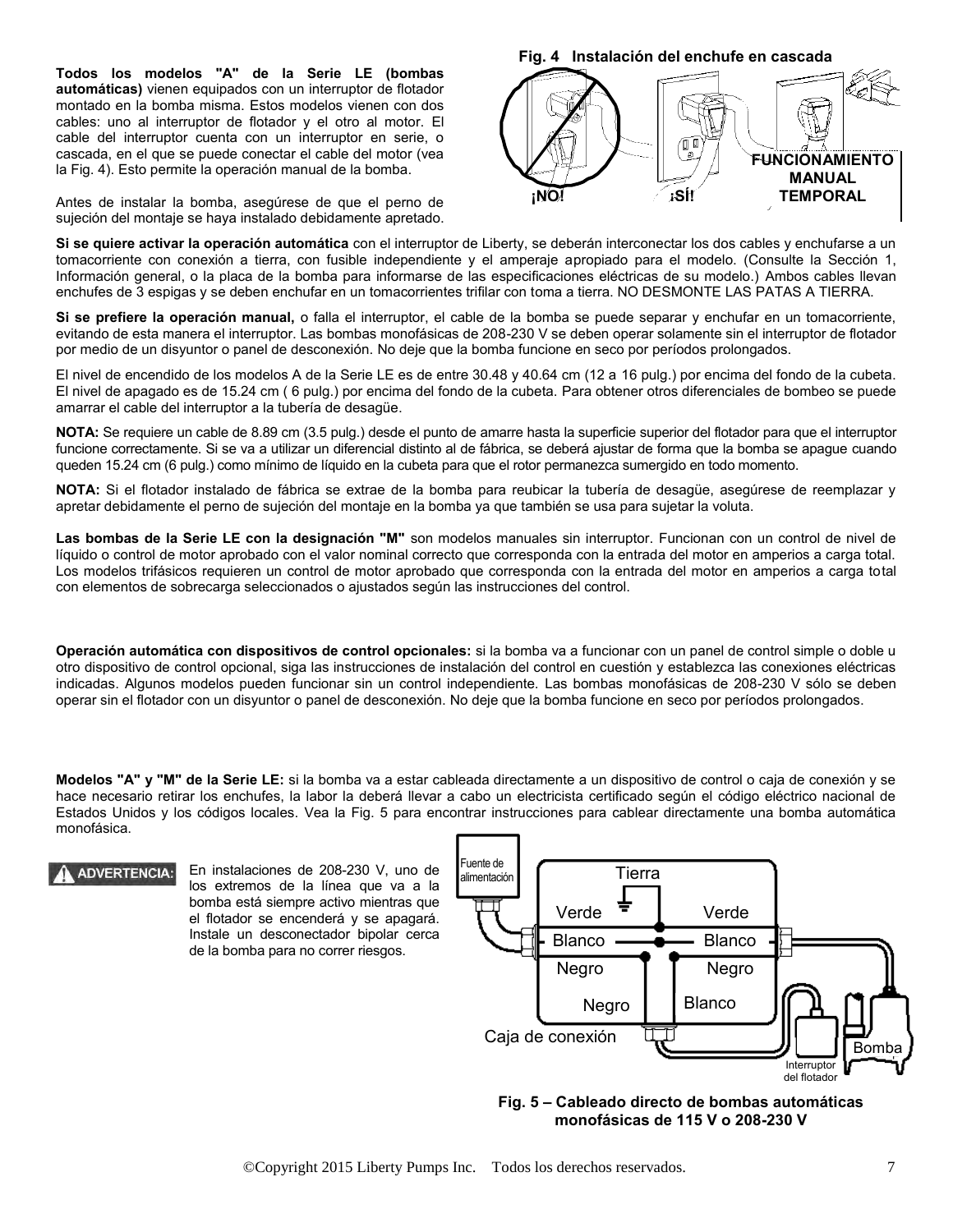## **5. Mantenimiento y diagnóstico de problemas**

A ADVERTENCIA:

**Riesgo de descarga eléctrica.** Desconecte la bomba de la fuente de alimentación siempre que vaya a manipularla o a realizar algún ajuste.

| Problema                                          | Causa                                                                                                                                                   | Solución                                                                                                                                                                              |  |  |  |
|---------------------------------------------------|---------------------------------------------------------------------------------------------------------------------------------------------------------|---------------------------------------------------------------------------------------------------------------------------------------------------------------------------------------|--|--|--|
|                                                   | Se ha fundido un fusible o el flujo<br>eléctrico se ha interrumpido de algún<br>otro modo; voltaje incorrecto.                                          | Compruebe que la unidad esté bien conectada.<br>$\bullet$<br>Pida a un electricista que compruebe las<br>conexiones adecuadas del cableado, y la<br>capacidad y el voltaje adecuados. |  |  |  |
| La bomba<br>no funciona.                          | El interruptor no puede cambiar a la<br>posición de encendido debido a una<br>interferencia con el lateral del tanque<br>u otra obstrucción.            | Coloque la bomba o el interruptor de forma que<br>$\bullet$<br>cuente con suficiente espacio para funcionar<br>libremente.                                                            |  |  |  |
|                                                   | Líquido insuficiente.<br>$\bullet$                                                                                                                      | El líquido debe subir lo suficiente como para<br>$\bullet$<br>activar el interruptor.                                                                                                 |  |  |  |
|                                                   | Interruptor defectuoso.                                                                                                                                 | Extraiga y reemplace el interruptor.                                                                                                                                                  |  |  |  |
| La bomba no<br>se apaga.                          | El interruptor no puede cambiar a la<br>$\bullet$<br>posición de apagado debido a una<br>interferencia con el lateral del tanque<br>u otra obstrucción. | Coloque la bomba o el interruptor de forma que<br>$\bullet$<br>cuente con suficiente espacio para funcionar<br>libremente.                                                            |  |  |  |
|                                                   | Interruptor defectuoso.<br>$\bullet$                                                                                                                    | Extraiga y reemplace el interruptor.<br>$\bullet$                                                                                                                                     |  |  |  |
|                                                   | El desagüe está atascado o<br>$\bullet$<br>restringido.                                                                                                 | Compruebe que no haya atascos en la línea de<br>٠<br>desagüe, como puede ser hielo si la línea pasa<br>por áreas frías.                                                               |  |  |  |
|                                                   | La válvula de retención está cerrada<br>$\bullet$<br>o esté instalada al revés.                                                                         | Saque las válvulas de retención y asegúrese<br>$\bullet$<br>de que funcionan sin impedimentos y que<br>hayan sido instaladas correctamente.                                           |  |  |  |
| La bomba funciona<br>o zumba pero                 | La válvula de compuerta o la de bola<br>está cerrada.                                                                                                   | Abra la válvula de compuerta o la de bola.<br>$\bullet$                                                                                                                               |  |  |  |
| no bombea.                                        | La elevación total es superior a la<br>$\bullet$<br>capacidad de la bomba.                                                                              | Dirija las tuberías a una altura inferior. Si esto<br>$\bullet$<br>no es posible, necesitará adquirir otra bomba<br>de mayor capacidad. Consulte a la fábrica.                        |  |  |  |
|                                                   | El rotor de la bomba está atascado o<br>la cubierta de voluta está taponada.                                                                            | *Saque la bomba de la cubeta. Separe la base<br>$\bullet$<br>de la bomba y limpie la zona que rodea al rotor.<br>Monte la bomba y vuélvala a instalar.                                |  |  |  |
| La bomba se activa<br>periódicamente<br>cuando la | No hay instalada una válvula de<br>retención, se queda abierta o tiene<br>una fuga.                                                                     | Saque las válvulas de retención y asegúrese<br>$\bullet$<br>de que funcionan sin impedimentos y que<br>hayan sido instaladas correctamente.                                           |  |  |  |
| maguinaria no está<br>en uso.                     | Las piezas gotean.                                                                                                                                      | Repare las piezas para eliminar las fugas.                                                                                                                                            |  |  |  |
|                                                   | Material foráneo en la cavidad<br>$\bullet$<br>del rotor.                                                                                               | *Saque la bomba de la cubeta. Separe la base<br>$\bullet$<br>de la bomba y limpie la zona que rodea al rotor.<br>Monte la bomba y vuélvala a instalar.                                |  |  |  |
| La bomba hace                                     | Rotor roto.<br>$\bullet$                                                                                                                                | La fábrica le puede informar sobre cómo<br>$\bullet$<br>reemplazar el rotor.                                                                                                          |  |  |  |
| demasiado ruido.                                  | Cojinetes desgastados.<br>$\bullet$                                                                                                                     | Envíe la bomba a reparar a la fábrica o a un<br>$\bullet$<br>centro de reparación autorizado.                                                                                         |  |  |  |
|                                                   | Las conexiones de las tuberías al<br>$\bullet$<br>edificio son demasiado rígidas.                                                                       | Cambie una parte de la línea de desagüe con<br>$\bullet$<br>una manguera o conector de caucho.                                                                                        |  |  |  |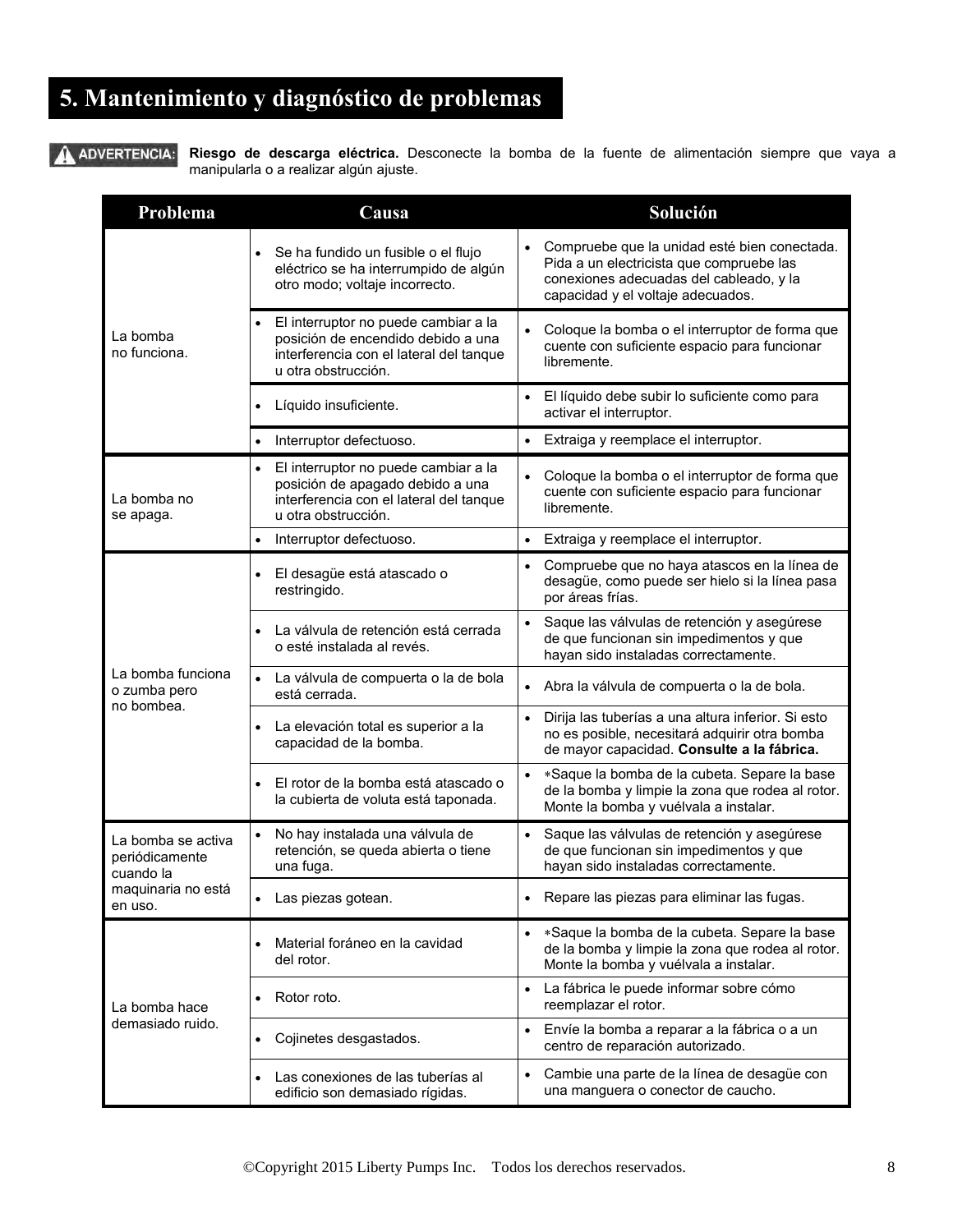## **6. Garantía limitada por 3 años**

**NOTA:** Liberty Pumps, Inc. no asume ninguna responsabilidad por desperfectos o lesiones resultantes del desmontaje de la bomba en el campo. Si el desmontaje de la bomba no lo lleva a cabo Liberty Pumps o uno de sus centros de servicio autorizados, la garantía quedará anulada.

Liberty Pumps, Inc. garantiza que las bombas que fabrica están libres de defectos en los materiales y la mano de obra por un período de 3 años a partir de la fecha de compra. La fecha de compra se determinará con el recibo de compra fechado, que incluya el modelo y el número de serie de la bomba. Este recibo deberá acompañar a la bomba si la fecha de devolución ocurre más de 3 años después de la fecha de fabricación (código-CODE) indicada en la placa de identificación de la unidad.

Las obligaciones del fabricante bajo esta garantía se limitan a la reparación o el reemplazo de las piezas que el fabricante determine defectuosas, siempre que la pieza o el ensamblaje se devuelva al fabricante o a uno de sus centros de servicio autorizados con el porte pagado y que no se evidencie ninguna de las siguientes características, lo que supondría la anulación de la garantía.

El fabricante no tendrá obligación alguna bajo esta garantía si el producto no ha sido instalado correctamente; si ha sido desmontado, modificado, abusado o forzado; si el cable eléctrico se ha cortado, dañado o empalmado; si se redujo el tamaño del desagüe de la bomba; si la bomba se usó con agua más caliente de la temperatura nominal, o agua con arena, cal, cemento, grava u otros elementos abrasivos; si la bomba ha sido utilizada para bombear químicos o hidrocarburos; si un motor no sumergible ha sido sometido a un exceso de humedad; o si se ha retirado la etiqueta con el número de serie y de código. Liberty Pumps, Inc. no se hace responsable de pérdidas, daños o gastos causados por la instalación o uso de sus productos, o por daños consiguientes, incluidos los costos de desmontaje, reinstalación o transporte de la unidad.

No se ofrece ninguna otra garantía expresa. Todas las garantías implícitas, incluidas las de comerciabilidad y adecuación para un propósito determinado, están limitadas a un plazo de tres años a partir de la fecha de compra.

Esta garantía contiene el resarcimiento exclusivo del comprador y, donde sea permitido, se excluye toda responsabilidad por daños secundarios y consiguientes bajo cualquier otra garantía.



7000 Apple Tree Avenue Bergen, NY 14416 Teléfono: (800) 543-2550 Fax: (585) 494-1839 www.libertypumps.com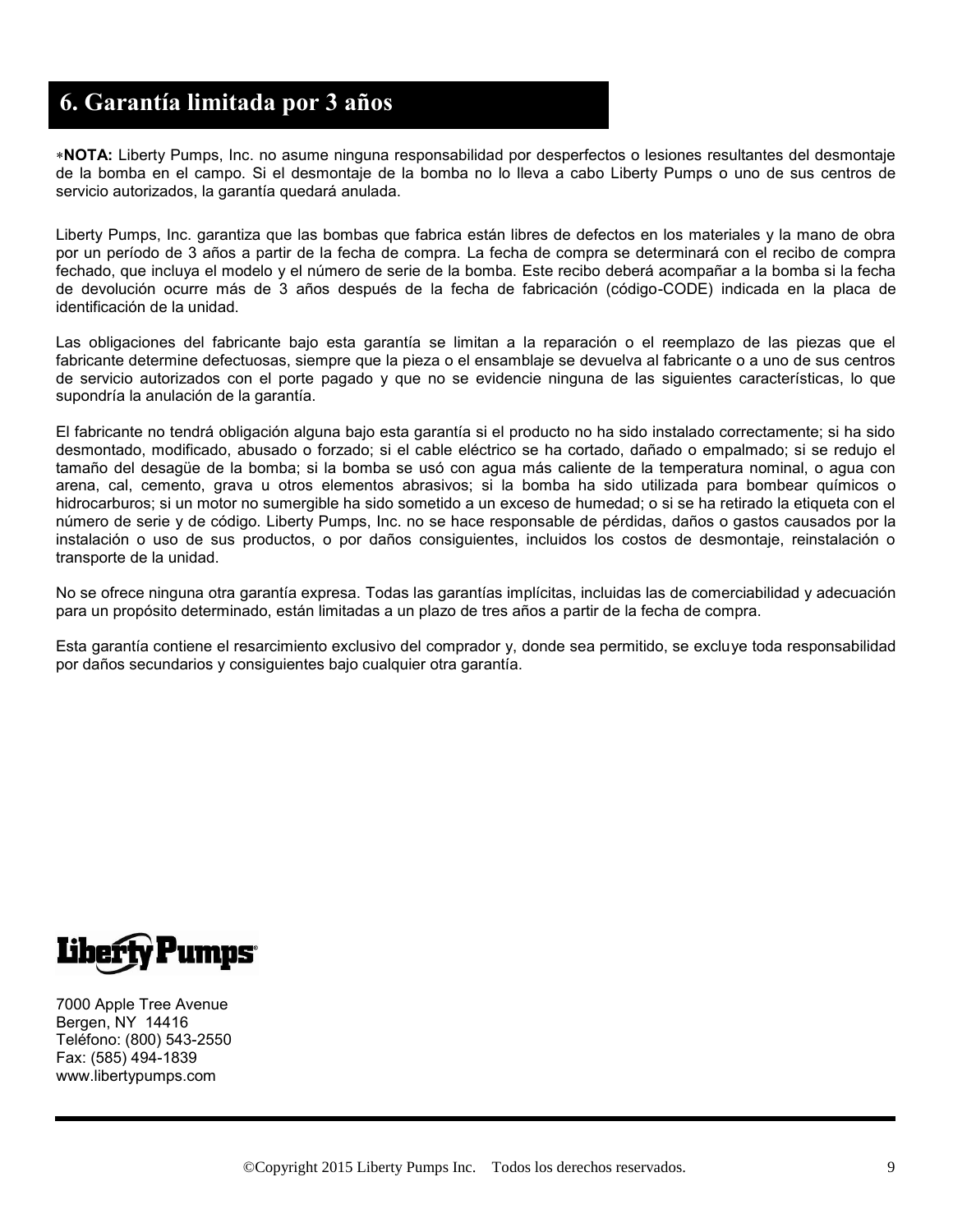

# **Manuel d'installation** 7034000L

# **Pompes de relèvement des eaux usées, séries LE et LEH**

**\* Ne pas jeter ni perdre ce manuel.**

# **Modèles**

| Série LE40   | 4/10 HP  |
|--------------|----------|
| Série LE50   | $1/2$ HP |
| Série LE70   | $3/4$ HP |
| Série LE100  | 1 HP     |
| Série LEH100 | 1 HP     |
| Série LEH150 | $1,5$ HP |
| Série LEH200 | 2 HP     |





- **1.)** Renseignements généraux
- **2.)** Le bassin
- **3.)** Installation
- **4.)** Entretien et fonctionnement des composants électriques
- **5.)** Entretien et dépannage
- **6.)** Garantie



7000 Apple Tree Avenue Bergen (NY) 14416 Téléphone : 800 543-2550 Télécopieur : 585 494-1839 www.libertypumps.com







## **IMPORTANT :**

**Avant l'installation, noter les numéros de modèle, de série et de code qui figurent sur la plaque signalétique pour éventuellement s'y référer.**

**MODÈLE \_\_\_\_\_\_\_\_\_\_\_\_\_\_\_\_\_\_\_\_\_\_\_\_\_\_\_\_**

**SÉRIE \_\_\_\_\_\_\_\_\_\_\_\_\_\_\_\_\_\_\_\_\_\_\_\_\_\_\_\_\_\_\_\_**

**CODE \_\_\_\_\_\_\_\_\_\_\_\_\_\_\_\_\_\_\_\_\_\_\_\_\_\_\_\_\_\_\_\_**

**DATE** 

**D'INSTALLATION \_\_\_\_\_\_\_\_\_\_\_\_\_\_\_\_\_\_\_\_\_**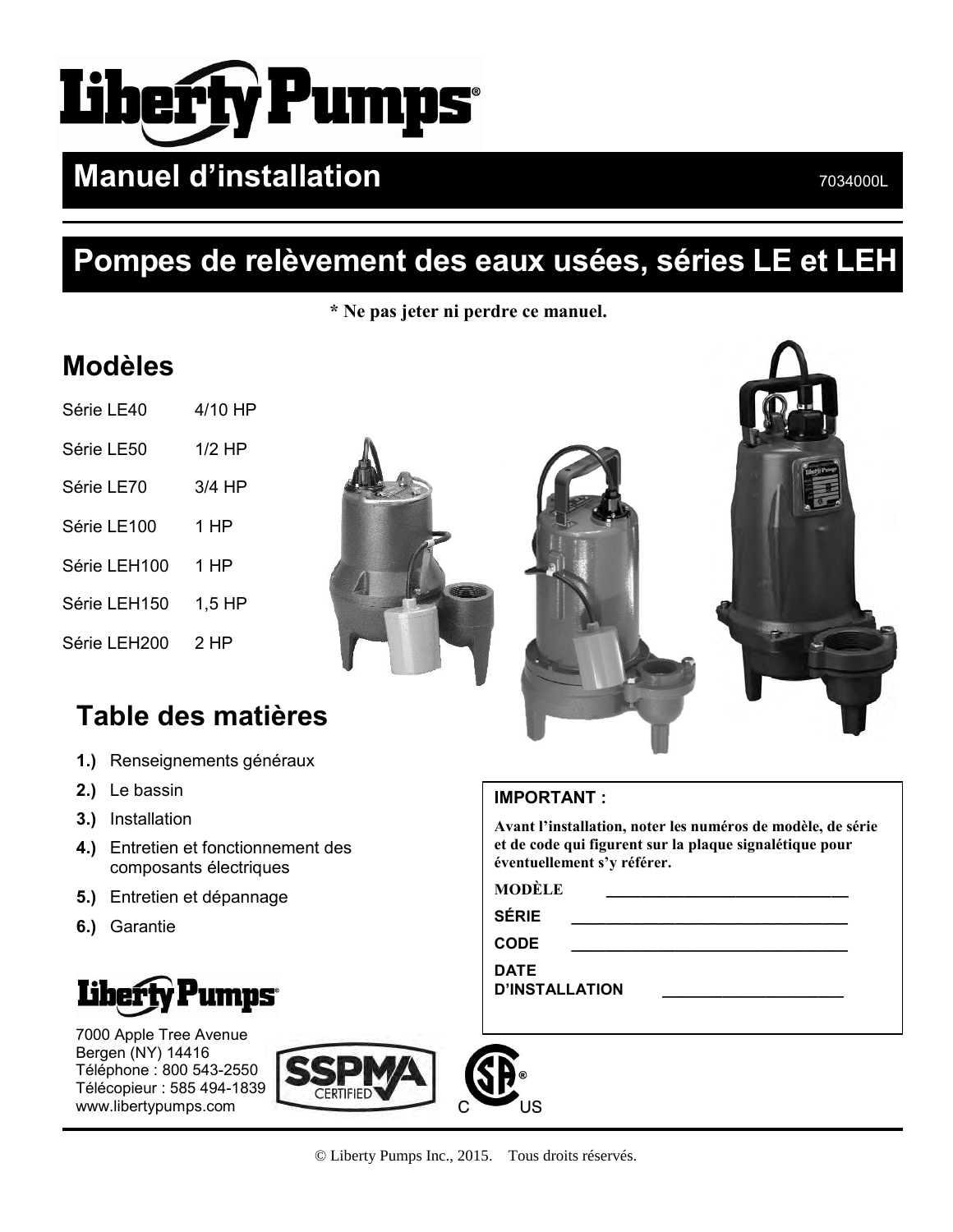# **1. Renseignements généraux**

Lire attentivement les directives avant d'effectuer l'installation. Chaque pompe de marque Liberty est testée individuellement en usine pour assurer son bon fonctionnement. Le fait de suivre ces directives à la lettre éliminera les risques de problèmes de fonctionnement et assurera des années de service sans soucis.

### **MISE EN GARDE:**

- **Danger d'électrocution**. Toujours débrancher la pompe de l'alimentation électrique avant de la manipuler ou d'y effectuer des réglages.
- Les raccords électriques et le câblage pour l'installation de la pompe ne devraient être effectués que par des professionnels qualifiés.
- Cette pompe est fournie avec un conducteur de mise à la terre et une fiche de branchement de type mise à la terre. Afin de réduire les dangers d'électrocution, s'assurer que la pompe est raccordée seulement à une prise correctement mise à la terre.
- Toujours porter des bottes de caoutchouc lorsqu'il y a de l'eau sur le plancher et qu'il est nécessaire de débrancher la pompe.
- NE PAS dévier les fils de mise à la terre ou retirer la broche de mise à la terre des fiches de branchement.
- NE PAS utiliser de rallonge.
- Cette pompe nécessite un circuit de dérivation dédié correctement protégé par un fusible et mis à la terre. S'assurer que la source d'alimentation électrique est suffisante pour répondre aux exigences de tension et d'intensité du courant électrique de la pompe, comme indiqué sur la plaque signalétique.
- La prise électrique doit se trouver à la portée du cordon d'alimentation de la pompe et à au moins 1,2 m (4 pi) audessus du niveau du plancher pour minimiser les dangers liés à une inondation.
- L'installation doit être faite en respectant le Code national de l'électricité, le Uniform Plumbing Code, le Code international de plomberie, ainsi que tous les codes locaux et règlements en vigueur.
- Les pompes d'assèchement et de système d'égout traitent souvent des matières pouvant causer des maladies. Porter des vêtements protecteurs adéquats pour manipuler une pompe ou de la tuyauterie ayant déjà servi.
- Ne jamais pénétrer dans le réservoir de pompage après qu'il a servi. Les égouts et effluents peuvent émettre des gaz toxiques.
- Demeurer à l'écart des orifices d'aspiration et d'évacuation. Afin de prévenir les blessures, ne jamais insérer les doigts dans la pompe alors qu'elle est branchée.
- NE PAS utiliser ce produit pour pomper des liquides inflammables ou corrosifs.
- NE PAS utiliser ce produit pour les installations où le contact humain avec les liquides pompés est fréquent (piscines, fontaines, etc.)
- NE JAMAIS disposer de matériaux comme du solvant à peinture ou d'autres produits chimiques en les vidant dans l'avaloir, car ils peuvent attaquer chimiquement et endommager les composants de la pompe, causant éventuellement son mauvais fonctionnement ou sa défaillance.

## A AVERTISSEMENT :

- **NE PAS utiliser ces pompes dans de l'eau dont la température est supérieure à 60 °C (140 °F).**
- NE PAS utiliser de pompes avec de la boue, du sable, du ciment, du pétrole ou des produits chimiques.
- NE PAS modifier la pompe, de quelque manière que ce soit.
- NE PAS soulever ou transporter la pompe par son cordon d'alimentation.
- NE PAS retirer les étiquettes de la pompe ou des cordons.
- Si la pompe est installée durant la construction, avant que l'alimentation électrique ne soit disponible, il est important de la garder à l'abri afin d'empêcher que de l'eau ne pénètre par l'extrémité du cordon, etc.

### **MISE EN GARDE: Débrancher la pompe de sa source d'alimentation électrique avant d'en effectuer la manipulation.**

Séparer le tuyau d'évacuation vis-à-vis du clapet antiretour ou du raccord union. Si le tuyau d'évacuation en place ne comprend ni clapet antiretour ni raccord union, couper le tuyau avec une scie à métaux et retirer la pompe (il sera nécessaire d'installer un clapet antiretour ou un raccord union à l'endroit de cette coupure).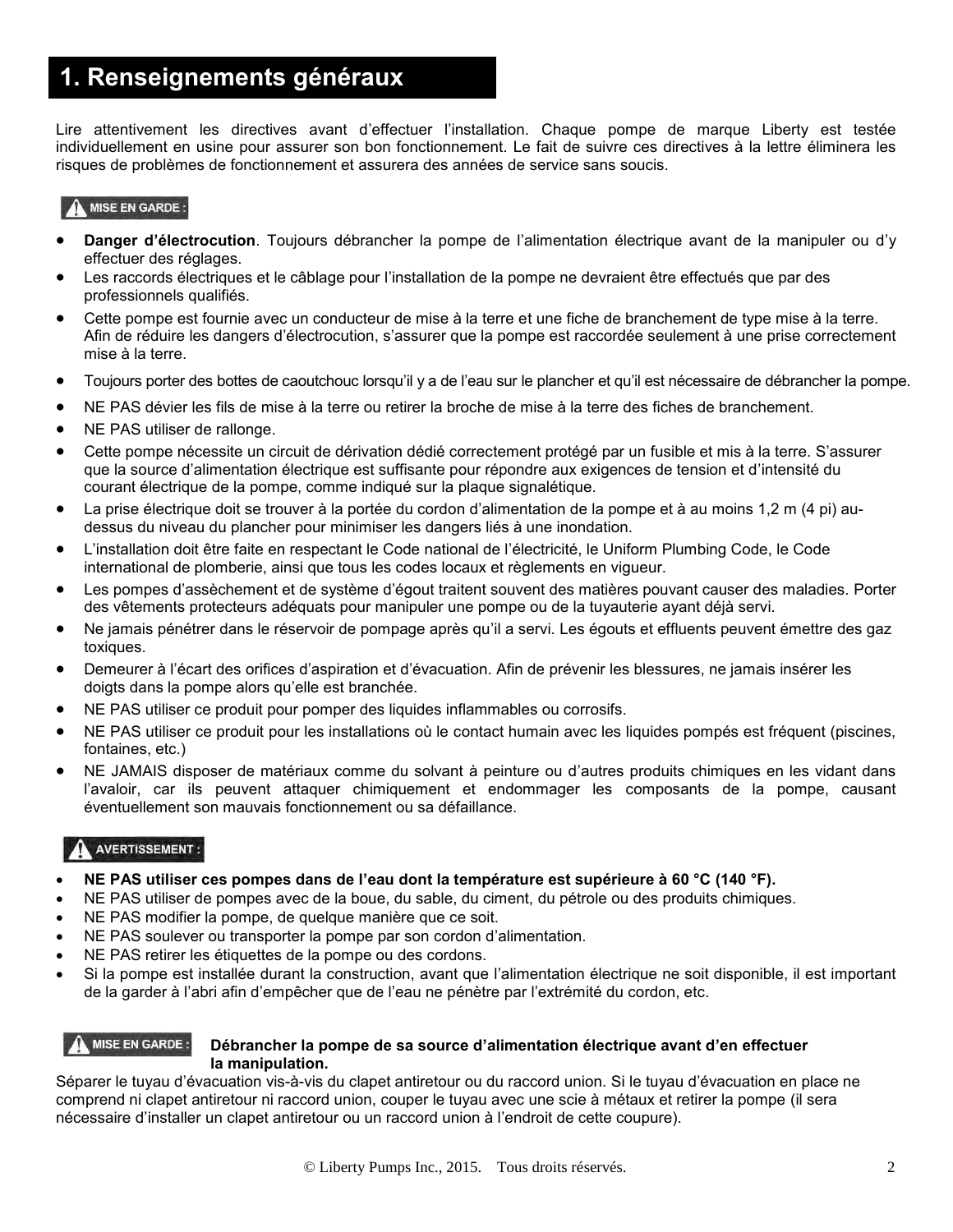| <b>CARACTÉRISTIQUES DU MODÈLE</b> |                |              |                |                       |                          |                                                                                                                                            |                                  |                                    |
|-----------------------------------|----------------|--------------|----------------|-----------------------|--------------------------|--------------------------------------------------------------------------------------------------------------------------------------------|----------------------------------|------------------------------------|
| Modèle                            | <b>HP</b>      | <b>Volts</b> | <b>Phase</b>   | Intensité<br>maximale | Tolérance des<br>solides | <b>FNPT d'évacuation</b>                                                                                                                   | <b>Automatique</b><br>ou manuel* | <b>Hauteur de</b><br>chute d'arrêt |
| LE41A(V)                          | 4/10           | 115          | 1              | 12                    | 5 cm (2 po)              | 5 cm (2 po)                                                                                                                                | Automatique                      | 5,8 m (19 pi)                      |
| *LE41M                            | 4/10           | 115          | $\mathbf{1}$   | 12                    | 5 cm (2 po)              | 5 cm (2 po)                                                                                                                                | Manuel*                          | 5,8 m (19 pi)                      |
| LE51A(V)                          | $\frac{1}{2}$  | 115          | $\mathbf{1}$   | 12                    | 5 cm (2 po)              | 5 cm (2 po)                                                                                                                                | Automatique                      | 7,6 m (25 pi)                      |
| *LE51M                            | $\frac{1}{2}$  | 115          |                | 12                    | 5 cm (2 po)              | 5 cm (2 po)                                                                                                                                | Manuel*                          | 7,6 m (25 pi)                      |
| LE52A                             | $\frac{1}{2}$  | 208-230      | 1              | 6,8                   | 5 cm (2 po)              | 5 cm (2 po)                                                                                                                                | Automatique                      | 7,6 m (25 pi)                      |
| *LE52M                            | $\frac{1}{2}$  | 208-230      | $\mathbf{1}$   | 6,8                   | 5 cm (2 po)              | 5 cm (2 po)                                                                                                                                | Manuel*                          | 7,6 m (25 pi)                      |
| LE71A                             | $\frac{3}{4}$  | 115          | $\mathbf{1}$   | 12                    | 5 cm (2 po)              | 51 mm (2 po) ou 76 mm (3 po)                                                                                                               | Automatique                      | 8,5 m (28 pi)                      |
| *LE71M                            | $\frac{3}{4}$  | 115          | $\mathbf 1$    | 12                    | 5 cm (2 po)              | 51 mm (2 po) ou 76 mm (3 po)                                                                                                               | Manuel*                          | 8,5 m (28 pi)                      |
| LE72A                             | $\frac{3}{4}$  | 208-230      | 1              | 6                     | 5 cm (2 po)              | 51 mm (2 po) ou 76 mm (3 po)                                                                                                               | Automatique                      | 8,5 m (28 pi)                      |
| *LE72M                            | $\frac{3}{4}$  | 208-230      | $\mathbf{1}$   | 6                     | 5 cm (2 po)              | 51 mm (2 po) ou 76 mm (3 po)                                                                                                               | Manuel*                          | 8,5 m (28 pi)                      |
| *LE73M                            | $\frac{3}{4}$  | 208-230      | 3              | 4,1                   | 5 cm (2 po)              | 51 mm (2 po) ou 76 mm (3 po)                                                                                                               | Manuel*                          | 8,5 m (28 pi)                      |
| *LE74M                            | $\frac{3}{4}$  | 440-480      | 3              | 2.1                   | 5 cm (2 po)              | 51 mm (2 po) ou 76 mm (3 po)                                                                                                               | Manuel*                          | 8,5 m (28 pi)                      |
| <b>LE102A</b>                     | $\mathbf{1}$   | 208-230      | $\mathbf{1}$   | 8                     | 5 cm (2 po)              | 51 mm (2 po) ou 76 mm (3 po)                                                                                                               | Automatique                      | 11 m (36 pi)                       |
| *LE102M                           | 1              | 208-230      | $\mathbf{1}$   | 8                     | 5 cm (2 po)              | 51 mm (2 po) ou 76 mm (3 po)                                                                                                               | Manuel*                          | 11 m (36 pi)                       |
| *LE103M                           | 1              | 208-230      | 3              | 5,3                   | 5 cm (2 po)              | 51 mm (2 po) ou 76 mm (3 po)                                                                                                               | Manuel*                          | 11 m (36 pi)                       |
| *LE104M                           | 1              | 440-480      | $\overline{3}$ | 2,5                   | 5 cm (2 po)              | 51 mm (2 po) ou 76 mm (3 po)                                                                                                               | Manuel*                          | 11 m (36 pi)                       |
| *LE105M                           | 1              | 575          | 3              | 1.9                   | 5 cm (2 po)              | 51 mm (2 po) ou 76 mm (3 po)                                                                                                               | Manuel*                          | 11 m (36 pi)                       |
|                                   |                |              |                |                       |                          | REMARQUE : Les pompes de grande hauteur de la gamme LEH100 requièrent une application avec hauteur d'élévation minimum de 38,1 cm (15 po). |                                  |                                    |
| LEH102A                           | 1              | 230          |                | 12                    | 5 cm (2 po)              | 51 mm (2 po) ou 76 mm (3 po)                                                                                                               | Automatique                      | 16,2 m (53 pi)                     |
| *LEH102M                          | 1              | 230          |                | 12                    | 5 cm (2 po)              | 51 mm (2 po) ou 76 mm (3 po)                                                                                                               | Manuel*                          | 16,2 m (53 pi)                     |
| *LEH103M                          | 1              | 208-230      | $\mathbf{3}$   | 9                     | 5 cm (2 po)              | 51 mm (2 po) ou 76 mm (3 po)                                                                                                               | Manuel*                          | 16,2 m (53 pi)                     |
| *LEH104M                          | 1              | 440-480      | 3              | 4,5                   | 5 cm (2 po)              | 51 mm (2 po) ou 76 mm (3 po)                                                                                                               | Manuel*                          | 16,2 m (53 pi)                     |
| *LEH105M                          |                | 575          | 3              | 3.3                   | 5 cm (2 po)              | 51 mm (2 po) ou 76 mm (3 po)                                                                                                               | Manuel*                          | 16,2 m (53 pi)                     |
| (20 po).                          |                |              |                |                       |                          | REMARQUE : Les pompes de grande hauteur des gammes LEH150 et LEH200 requièrent une application avec hauteur d'élévation minimum de 50,8 cm |                                  |                                    |
| LEH152A                           | 1,5            | 208-230      | $\mathbf{1}$   | 15                    | 5 cm (2 po)              | 51 mm (2 po) ou 76 mm (3 po)                                                                                                               | Automatique                      | 70 po                              |
| *LEH152M                          | 1,5            | 208-230      | $\mathbf{1}$   | 15                    | 5 cm (2 po)              | 51 mm (2 po) ou 76 mm (3 po)                                                                                                               | Manuel*                          | 70 po                              |
| *LEH153M                          | 1,5            | 208-230      | $\mathbf{3}$   | 10,6                  | 5 cm (2 po)              | 51 mm (2 po) ou 76 mm (3 po)                                                                                                               | Manuel*                          | 70 po                              |
| *LEH154M                          | 1,5            | 440-480      | 3              | 5,3                   | 5 cm (2 po)              | 51 mm (2 po) ou 76 mm (3 po)                                                                                                               | Manuel*                          | 70 po                              |
| *LEH155M                          | 1,5            | 575          | 3              | 4,9                   | 5 cm (2 po)              | 51 mm (2 po) ou 76 mm (3 po)                                                                                                               | Manuel*                          | 70 po                              |
| *LEH202M                          | $\overline{c}$ | 230          | $\mathbf{1}$   | 18                    | 5 cm (2 po)              | 51 mm (2 po) ou 76 mm (3 po)                                                                                                               | Manuel*                          | 83 po                              |
| *LEH203M                          | $\overline{c}$ | 208-230      | 3              | 13,2                  | 5 cm (2 po)              | 51 mm (2 po) ou 76 mm (3 po)                                                                                                               | Manuel*                          | 83 po                              |
| *LEH204M                          | $\overline{c}$ | 440-480      | $\mathbf{3}$   | 6,6                   | 5 cm (2 po)              | 51 mm (2 po) ou 76 mm (3 po)                                                                                                               | Manuel*                          | 83 po                              |
| *LEH205M                          | $\overline{c}$ | 575          | $\overline{3}$ | 5,5                   | 5 cm (2 po)              | 51 mm (2 po) ou 76 mm (3 po)                                                                                                               | Manuel*                          | 83 po                              |

**\* Remarque :** Les modèles manuels (suffixe « M »), tels que décrits ci-dessus, nécessitent un dispositif ou un panneau indépendant de commande de pompe approuvé pour fonctionner automatiquement. Le fonctionnement de ces modèles variera en fonction du dispositif de commande choisi. S'assurer que les caractéristiques électriques du dispositif de commande choisi correspondent bien aux caractéristiques de la pompe. Les modèles triphasés nécessitent que les éléments de protection contre la surcharge soient sélectionnés ou réglés conformément au mode d'emploi de la commande.

Les pompes automatiques comprennent un interrupteur à flotteur préassemblé. Le (V) optionnel signifie qu'une pompe est disponible avec un flotteur vertical.

### **MISE EN GARDE :**

Toujours utiliser un module de remplacement du cordon d'alimentation de la même longueur et du même type que le cordon installé à l'origine sur le produit Liberty. L'utilisation d'un cordon d'alimentation du mauvais calibre ou d'une longueur inadéquate peut occasionner le dépassement de la cote électrique du produit et provoquer des décès, blessures, incendies ou d'autres défaillances importantes.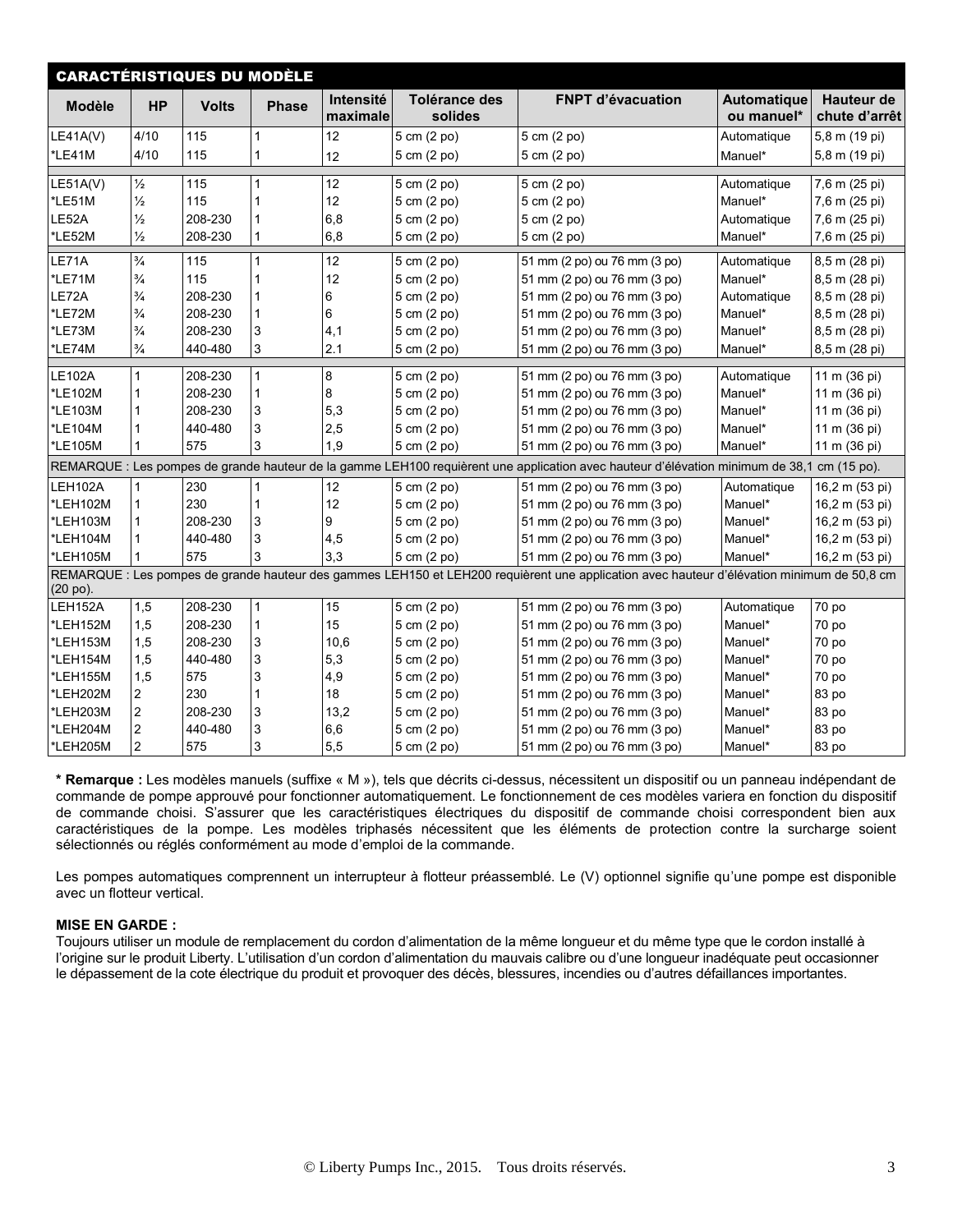### **Si le bassin est déjà installé, passer à l'installation de la pompe.**

Le bassin nécessaire pour les utilisations de pompage d'effluents et d'eau d'égout doit être étanche et ventilé afin de respecter les normes des codes de plomberie et de santé publique. Cette pompe ne doit pas être installée dans un endroit classé dangereux selon la norme ANSI/NFPA 70 du NEC (code national de l'électricité). Il est nécessaire que le bassin ait un diamètre minimum de 45,7 cm (18 po) et une profondeur minimum de 61 cm (24 po). (Il s'agit d'exigences minimales. Il peut être nécessaire d'installer un plus grand bassin pour le pompage d'effluents ou d'égout, en fonction des codes locaux et du nombre d'accessoires qui sont raccordés au système. Vérifier auprès des autorités réglementaires locales ou communiquer avec Liberty Pumps en cas de doute au sujet de la taille du bassin qui convient.) L'installation doit être suffisamment profonde pour assurer que toute la plomberie se trouve sous la profondeur maximale de la pénétration du gel. Si c'est impossible, retirer le clapet antiretour et corriger la taille du bassin et/ou ajuster le différentiel du compartiment pour recevoir le volume supplémentaire de refoulement d'eau.

- A. **Excavation :** Creuser le trou le plus petit possible, avec un dégagement minimum recommandé de 20,32 cm (8 po) tout autour du réservoir. Ne jamais placer le bassin directement en contact avec des roches ou d'autres objets contondants. Placer uniquement du concassé fin lavé de 3 à 19 mm (1/8 à ¾ po) ou 3 à 13 mm (1/8 à ½ po) comme matériau de remplissage entre le trou. Ne pas utiliser de sable ni de terre d'origine pour remplir le trou. Compacter convenablement sous le bassin afin de fournir une base solide et bien au niveau capable de supporter le poids du bassin, une fois rempli. bassin et les parois du Vue inférieure
- B. **Raccordement de l'entrée et remplissage du trou :** Utiliser uniquement du concassé fin lavé de 3 à 19 mm (1/8 à ¾ po) ou 3 à 13 mm (1/8 à ½ po) entre le fond du trou et le bassin, pour le maintenir en place. Ne pas utiliser de sable ni de terre d'origine pour remplir le trou. Raccorder l'arrivée des eaux usées au bassin selon les besoins.

|                        | Liberty, séries P370 et P380 : Les bassins Liberty des séries P380 et P380 sont munis d'une ouverture d'admission de<br>10.2 cm (4 po) moulée dans le côté du réservoir. La dimension de cette entrée est faite pour<br>convenir à un raccordement de 10,2 cm (4 po) sans emboîtement. Raccorder la canalisation<br>d'écoulement provenant des accessoires à ce raccord. |
|------------------------|--------------------------------------------------------------------------------------------------------------------------------------------------------------------------------------------------------------------------------------------------------------------------------------------------------------------------------------------------------------------------|
| <b>Autres bassins:</b> | Les autres bassins de Liberty sont munis d'un emboîtement étanche ou d'un œillet à tuyau. Ces                                                                                                                                                                                                                                                                            |

- emboîtements comprennent un matériau à calfeutrer ou un anneau de caoutchouc; les œillets sont munis d'un ajustement glissant. Raccorder la canalisation d'écoulement provenant des accessoires à cette ouverture. (Il existe d'autres dimensions d'entrées; consulter le fabricant.)
- C. **Remplissage final :** Les grosses roches, les mottes et autres corps étrangers ne doivent pas être laissés dans le matériau de remplissage. Seul le concassé fin lavé de 3 à 19 mm (1/8 à ¾ po) ou 3 à 13 mm (1/8 à ½ po) est recommandé comme matériau de remplissage. Ne pas utiliser de sable ni de terre d'origine pour remplir le trou. Faire un petit monticule avec le matériau de remplissage, afin de le laisser se tasser naturellement. Prévoir un accès au couvercle du bassin pour les travaux d'entretien et de réparation.

**Ne pas exercer de pression importante ni utiliser de matériel lourd sur le matériau de remplissage, AVERTISSEMENT: car cela pourrait causer l'affaissement du réservoir.**

## **3. Installation de la pompe**

**AVERTISSEMENT:** 

Pour les pompes triphasées, vérifier que la rotation est adéquate avant d'installer la pompe dans le bassin collecteur (voir fig. 1).



Vérifier que la rotation des pompes triphasées est adéquate avant d'installer la ou les pompes dans le bassin collecteur. Pour modifier la rotation, inverser n'importe laquelle des trois broches d'alimentation vers la pompe. Coder les fils pour reconnexion après l'installation.

**Fig. 1 – Bonne rotation du rotor, modèles triphasés**

© Liberty Pumps Inc., 2015. Tous droits réservés. 4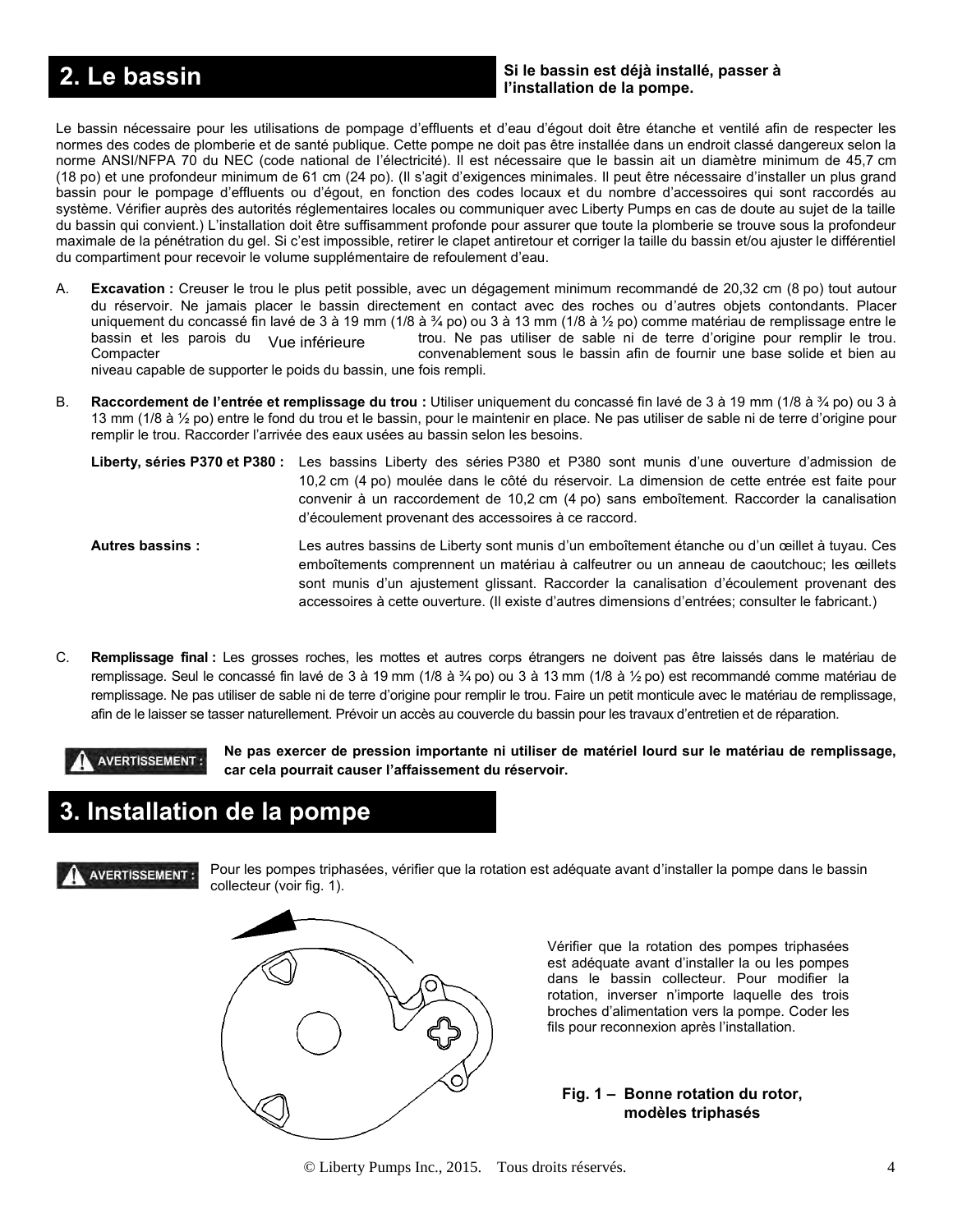Les systèmes d'égout Liberty montés en usine sont fournis avec une ou des pompes déjà installées dans le bassin. La ou les canalisations d'évacuation passent déjà à travers le couvercle, prêtes au raccordement au tuyau d'évacuation permanent. Si le système est monté en usine, ignorer les étapes A et B ci-dessous.

A. **Systèmes simples (une pompe) (voir fig. 2) :** Mettre la pompe en place en assurant suffisamment de dégagement du flotteur par rapport à la paroi latérale du bassin. Lorsqu'on utilise un dispositif de commande facultatif ou un flotteur, suivre les directives d'installation qui accompagnent le dispositif facultatif. Le niveau d'arrêt de la pompe ne doit pas être inférieur à 15,24 cm (6 po). Raccorder le tuyau d'évacuation à la sortie filetée de la pompe. **IMPORTANT : Ne pas installer de tuyau d'évacuation d'une dimension inférieure à la sortie de la pompe.** La dimension des pompes du système d'égout ne doit pas être inférieure à 51 mm (2 po). Pour certaines applications, il peut être nécessaire d'augmenter la dimension du tuyau afin de réduire les pertes dues à la friction. Communiquer avec Liberty Pumps ou un autre spécialiste pour toute question au sujet des dimensions de tuyaux et débits adéquats. Installer le couvercle du bassin fourni, en s'assurant qu'il est bien étanche. (Il s'agit d'une forme d'installation recommandée fournie à titre d'exemple. Les installations particulières peuvent varier.)

B. **Systèmes doubles (deux pompes) (voir fig. 3) :** Placer les deux pompes au fond du bassin. La commande double utilisée comprendra 3 ou 4 flotteurs qui seront soit fixés à un tuyau d'évacuation ou encore à une tige indépendante suspendue au couvercle. Suivre les instructions fournies par le fabricant du dispositif de commande double. Le niveau d'arrêt de la pompe ne doit pas être inférieur à 15,24 cm (6 po). S'assurer que tous les flotteurs peuvent bouger librement. Raccorder un tuyau d'évacuation différent à chaque pompe. **IMPORTANT : Ne pas installer de tuyau d'évacuation d'une dimension inférieure à la sortie de la pompe.** La dimension des pompes de système d'égout ne doit pas être inférieure à 51 mm (2 po). Pour certaines applications, il peut être nécessaire d'augmenter la dimension du tuyau afin de réduire les pertes dues à la friction. Communiquer avec Liberty Pumps ou un autre spécialiste pour toute question au sujet des dimensions de tuyaux et débits adéquats. Pour éliminer la recirculation des liquides dans les installations à deux pompes, il est nécessaire d'installer un clapet antiretour sur chaque tuyau d'évacuation avant de raccorder les deux tuyaux à la même canalisation commune. Les clapets antiretour peuvent être installés à l'intérieur ou à l'extérieur du bassin, selon sa hauteur. Installer les couvercles du bassin, en s'assurant qu'ils sont bien étanches.







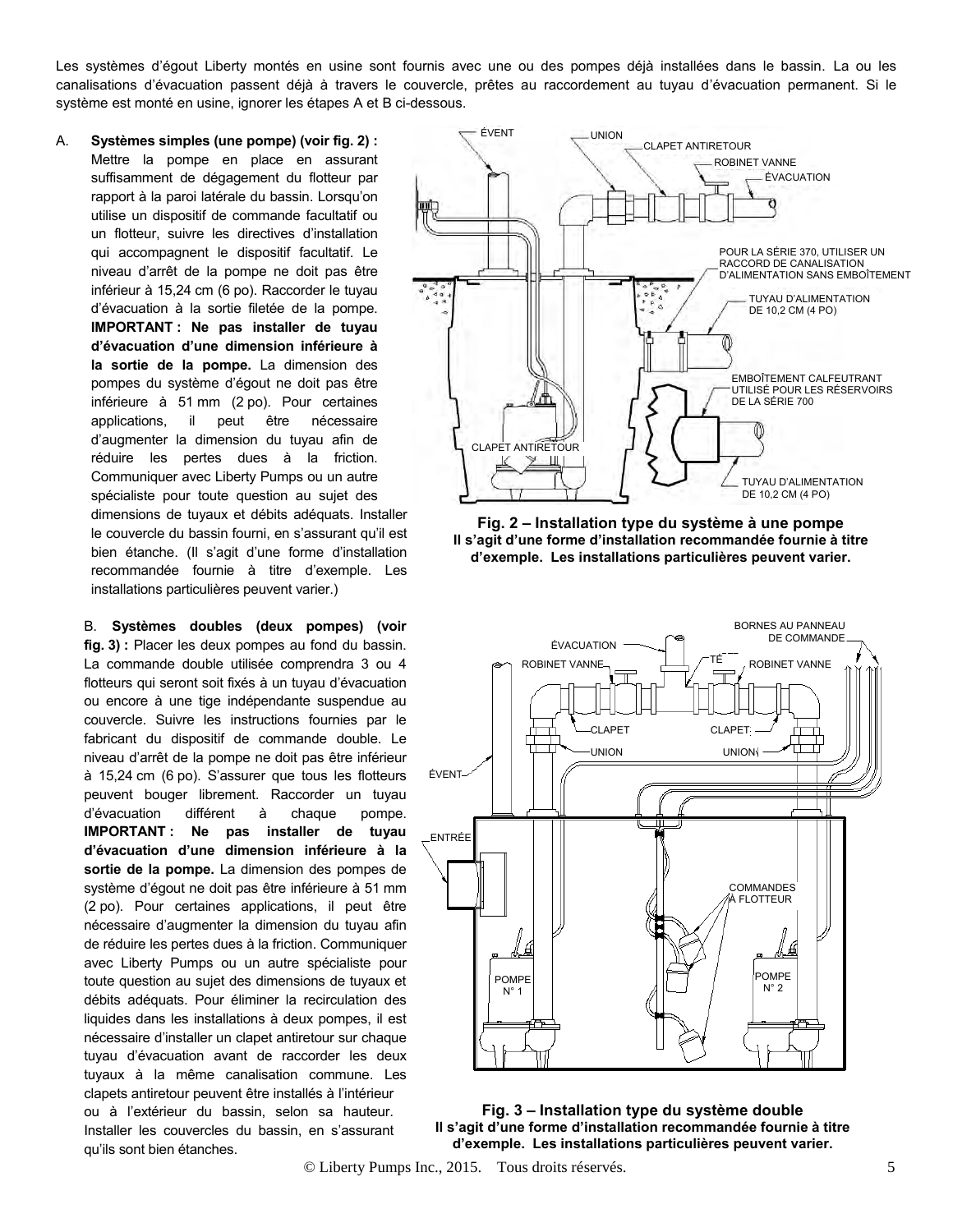- C. **Installation du tuyau d'évacuation qui reste (installation simple) :** Une fois la pompe fixée et le couvercle bien étanche, installer le tuyau d'évacuation. Il est conseillé d'installer un raccord union juste au-dessus du couvercle, pour faciliter le retrait de la pompe si nécessaire. On recommande l'installation d'un clapet antiretour après le raccord union afin de prévenir le refoulement du liquide après chaque cycle de la pompe. Un robinet-vanne doit suivre le clapet antiretour afin de permettre le nettoyage périodique du clapet antiretour ou le retrait de la pompe. Le reste de la canalisation d'évacuation devrait être le plus court possible et comporter un nombre minimum de coudes, afin de réduire la perte de puissance due à la friction. Ne pas installer de tuyau d'évacuation d'une dimension inférieure à 5 cm (2 po) pour les systèmes d'égout. Des tuyaux plus grands peuvent être nécessaires pour éliminer la perte de puissance due à la friction sur les longs parcours. Communiquer avec Liberty Pumps ou un autre spécialiste pour toute question au sujet des dimensions des tuyaux et débits adéquats. **Évent :** Un raccordement est fourni au sommet du couvercle et il doit être relié à la colonne de ventilation secondaire du bâtiment ou dirigé vers l'extérieur par sa propre colonne montante. La dimension de l'évent doit respecter les codes en vigueur, mais jamais être inférieure à celle du tuyau d'évacuation. **Certaines pompes des gammes LE et LEH sont munies d'un orifice d'évacuation de l'air pour éviter les poches d'air. Une légère vaporisation d'eau par cet orifice est normale lorsque la pompe fonctionne.**
- D. **Installation du tuyau d'évacuation qui reste (double) :** Il est conseillé d'installer des raccords unions ou flexibles juste au-dessus du couvercle de chaque tuyau d'évacuation, pour faciliter le retrait de la pompe si nécessaire. On recommande l'installation d'un clapet antiretour basculant à écoulement libre sur chaque tuyau d'évacuation, après le raccord union, afin de prévenir le refoulement de liquide ou de gaz. Pour éliminer la recirculation des liquides d'une pompe à l'autre, il est nécessaire d'installer un clapet antiretour sur chaque tuyau d'évacuation avant de raccorder les deux tuyaux à la canalisation commune. On recommande l'installation d'un robinet-vanne ou clapet à bille doit suivre le clapet antiretour afin de permettre le nettoyage périodique du clapet antiretour ou le retrait de la pompe. Le reste de la canalisation d'évacuation devrait être le plus court possible et comporter un nombre minimum de virages, afin de réduire la perte de puissance due à la friction. Ne pas installer de tuyau d'évacuation d'une dimension inférieure à 5 cm (2 po) pour les systèmes d'égout. Des tuyaux plus grands peuvent être nécessaires pour éliminer la perte de puissance due à la friction sur les longs parcours. Communiquer avec Liberty Pumps ou un autre spécialiste pour toute question au sujet des dimensions de tuyaux et débits adéquats.

**Évent :** Un raccord est fourni au sommet de l'installation pour raccorder le tuyau d'évent. Ce tuyau doit être relié à la colonne de ventilation secondaire du bâtiment ou dirigé vers l'extérieur par sa propre colonne montante. La dimension de l'évent doit respecter les codes locaux en vigueur, mais ne jamais être inférieure à celle du de tuyau d'évacuation. **Certaines pompes des gammes LE et LEH sont munies d'un orifice d'évacuation de l'air pour éviter les poches d'air. Une légère vaporisation d'eau par cet orifice est normale lorsque la pompe fonctionne.**

# **4. Entretien et fonctionnement des composants électriques**

### **MISE EN GARDE:**

- Danger d'électrocution. Toujours débrancher la pompe de l'alimentation électrique avant de la manipuler ou d'y effectuer des réglages.
- Les raccords électriques et le câblage pour l'installation de la pompe ne devraient être effectués que par des professionnels qualifiés.
- Cette pompe est fournie avec un conducteur de mise à la terre et une fiche de branchement de type mise à la terre. Afin de réduire les dangers d'électrocution, s'assurer que le conducteur de mise à la terre est raccordé seulement à un panneau de commande correctement mis à la terre, ou, s'il est muni d'une fiche avec mise à la terre, qu'elle est correctement mise à la terre.
- NE PAS dévier les fils de mise à la terre ou retirer la broche de mise à la terre des fiches de branchement.
- NE PAS retirer le cordon ni le réducteur de tension, et NE PAS raccorder la canalisation électrique à la pompe.
- NE PAS utiliser de rallonge.
- Cette pompe nécessite un circuit de dérivation à part correctement protégé par un fusible et mis à la terre. S'assurer que la source d'alimentation électrique est suffisante pour répondre aux exigences de tension et d'intensité du courant électrique du moteur, tel qu'indiqué sur la plaque signalétique de la pompe.
- La prise électrique ou le panneau doivent se trouver à la portée du cordon d'alimentation de la pompe et à au moins 1,2 m (4 pieds) au-dessus du niveau du plancher pour minimiser les dangers possibles pouvant être causés par une inondation.
- L'installation doit être faite en respectant le code national de l'électricité et tous les codes locaux et règlements en vigueur.

Lorsqu'il existe des risques de dommages à la propriété en raison d'un niveau d'eau élevé, il est **AVERTISSEMENT:** conseillé d'installer une alarme indépendante signalant la hausse du niveau de l'eau ou un système de pompage de secours.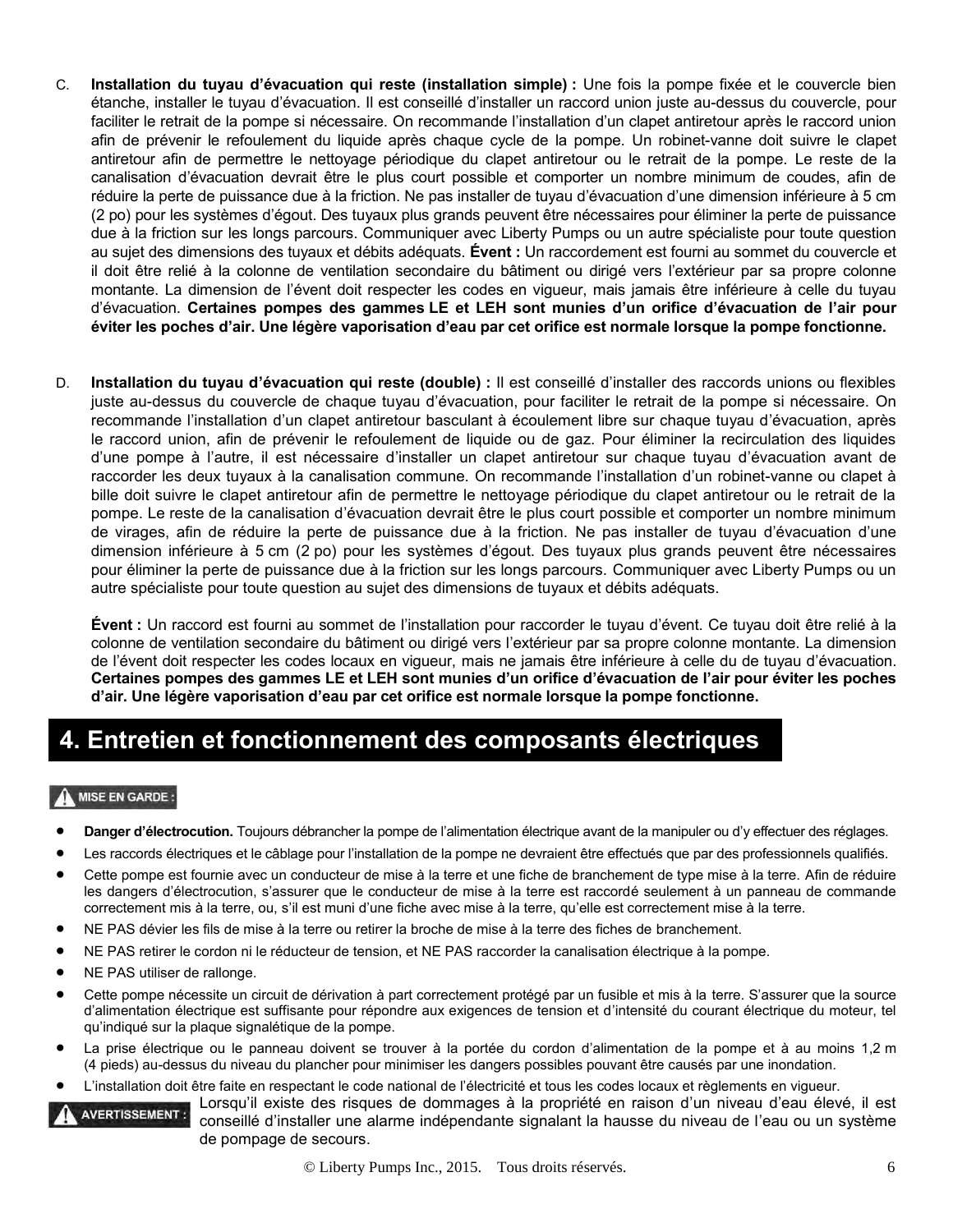**Tous les modèles de la gamme LE « A »** (pompes automatiques) sont munis d'un interrupteur à flotteur fixé à la pompe en usine. Ces modèles sont munis de deux cordons : l'un relié à l'interrupteur à flotteur et l'autre au moteur de la pompe. Le cordon de l'interrupteur est muni d'un connecteur en série (siamois) permettant de brancher le cordon de la pompe (moteur) sur son dos (voir fig. 4) Ce système a pour but de permettre le fonctionnement manuel de la pompe.

Avant l'installation de la pompe, assurez-vous que l'écrou du support de montage soit bien serré.

**Pour un fonctionnement automatique**, les deux cordons doivent

être interconnectés et branchés dans une prise d'une intensité en ampères suffisante pour le modèle de pompe choisi, avec fusibles indépendants et mise à la terre. (Voir section 1, Renseignements généraux, ou la plaque signalétique de la pompe pour connaître les caractéristiques électriques du modèle.) Les deux cordons sont munis de fiches à trois broches et doivent être branchés dans une prise à trois broches avec mise à la terre adéquate. NE PAS RETIRER LA BROCHE DE MISE À LA TERRE.

**Pour permettre le fonctionnement manuel**, ou en cas de défaillance de l'interrupteur, le cordon de la pompe peut être séparé et branché dans la prise électrique, en contournant directement l'interrupteur. On doit uniquement faire fonctionner les pompes 208-230 V monophasées sans l'interrupteur à flotteur en utilisant le disjoncteur ou l'interrupteur du panneau. Ne pas laisser la pompe fonctionner à sec pendant de longues périodes.

Le niveau de mise en marche des modèles de la gamme LE « A » est d'environ 30,5 cm à 40,6 cm (12 po à 16 po) au-dessus du niveau du bassin. Le niveau d'arrêt de ces modèles est d'environ 15,2 cm (6 po) au-dessus du fond du bassin. On peut obtenir d'autres intervalles de pompage en attachant le cordon de l'interrupteur au tuyau d'évacuation.

**REMARQUE :** Avec les flotteurs grand-angles, une longueur de cordon minimum de 8,9 cm (3,5 po) entre le point d'attache et le haut du flotteur est nécessaire au bon fonctionnement de l'interrupteur. Lorsqu'on utilise un intervalle différent de celui qui est réglé en usine, s'assurer que lorsque la pompe s'arrête, il reste au moins 15,2 cm (6 po) de liquide dans le bassin, de manière à ce que le rotor demeure submergé.

**REMARQUE :** Si vous retirez le flotteur installé en usine de la pompe pour le placer sur le tuyau d'évacuation, assurez-vous de replacer et de bien serrer l'écrou du support de montage sur la pompe, car il sert également à maintenir la volute en place.

Les modèles de pompes de la gamme LE comportant la lettre « M » sont des modèles ne sont pas munis d'interrupteurs. Ils sont destinés à servir avec un dispositif de contrôle du niveau de liquide ou une commande de moteur dont la capacité correspond à l'intensité maximale du moteur. Les modèles triphasés nécessitent l'installation d'une commande de moteur dont la capacité correspond à l'intensité maximale du moteur dont les éléments de surcharge sont sélectionnés ou réglés conformément au mode d'emploi de la commande.

**Fonctionnement automatique avec dispositifs de commande facultatifs :** Si les pompes doivent fonctionner avec un panneau de commande en simple ou en double, ou d'autres dispositifs de commande facultatifs, suivre les directives d'installations fournies avec le dispositif de commande en question et faire les raccordements selon ce qui est recommandé. Si nécessaire, certains modèles peuvent fonctionner sans un dispositif de commande séparé. On doit uniquement faire fonctionner les pompes 208-230 V monophasées sans l'interrupteur à flotteur en utilisant le disjoncteur ou l'interrupteur du panneau. Ne pas laisser la pompe fonctionner à sec pendant de longues périodes.

**Modèles « A » et « M » de la gamme LE :** Si la pompe doit être branchée directement dans un dispositif de commande ou une boîte de connexion, et qu'il est nécessaire de retirer les fiches, faire faire le câblage par un électricien autorisé en respectant les normes du code national de l'électricité et de tous les codes locaux en vigueur. Voir fig. 5 pour les installations pompes monophasées automatiques.



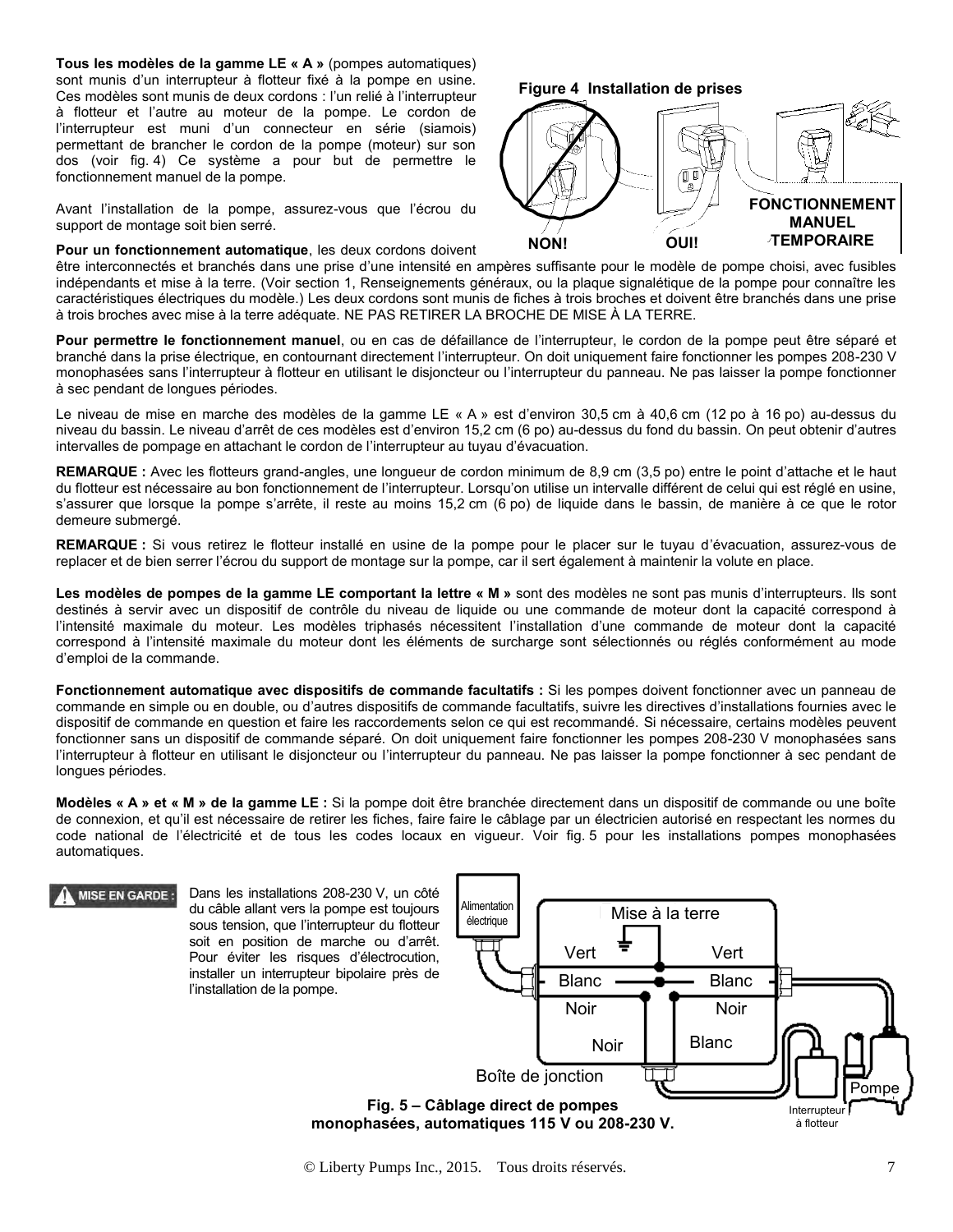## **5. Entretien et dépannage**

**A** MISE EN GARDE :

**Danger d'électrocution.** Toujours débrancher la pompe de l'alimentation électrique avant de la manipuler ou d'y effectuer des réglages.

| Problème                                                                                 | Cause                                                                                                                                              | <b>Mesure correctrice</b>                                                                                                                                                                                                 |
|------------------------------------------------------------------------------------------|----------------------------------------------------------------------------------------------------------------------------------------------------|---------------------------------------------------------------------------------------------------------------------------------------------------------------------------------------------------------------------------|
| La pompe ne<br>fonctionne pas.                                                           | Fusible brûlé ou autre interruption<br>d'alimentation, tension inadéquate.                                                                         | · S'assurer que le branchement de l'appareil est<br>sécuritaire. Demander à un électricien de vérifier<br>tous les câbles au niveau des branchements et de<br>s'assurer que la capacité et l'intensité sont<br>adéquates. |
|                                                                                          | * L'interrupteur ne peut se mettre en<br>position de marche en raison de<br>l'interférence du côté du bassin ou d'un<br>autre type d'obstacle.     | Placer la pompe ou l'interrupteur de manière à ce<br>que le dégagement soit suffisant pour bien<br>fonctionner.                                                                                                           |
|                                                                                          | Niveau de liquide insuffisant.                                                                                                                     | S'assurer que le niveau de liquide peut s'élever<br>suffisamment pour activer le ou les interrupteurs.                                                                                                                    |
|                                                                                          | Interrupteur défectueux.                                                                                                                           | • Remplacer l'interrupteur s'il est défectueux.                                                                                                                                                                           |
| La pompe refuse de<br>s'éteindre.                                                        | • Les interrupteurs ne peuvent se mettre<br>en position d'arrêt en raison de<br>l'interférence du côté du bassin ou d'un<br>autre type d'obstacle. | Placer la pompe ou l'interrupteur de manière à ce<br>que le dégagement soit suffisant pour bien<br>fonctionner.                                                                                                           |
|                                                                                          | Interrupteur défectueux.                                                                                                                           | · Remplacer l'interrupteur s'il est défectueux.                                                                                                                                                                           |
|                                                                                          | Conduits d'évacuation bloqués ou<br>restreints.                                                                                                    | Vérifier dans la canalisation d'évacuation qu'il n'y<br>ait pas de corps étrangers, y compris de formation<br>de glace si la canalisation d'évacuation se trouve<br>dans des zones froides ou les traverse.               |
|                                                                                          | Clapet antiretour bloqué en position<br>fermée ou incorrectement installé.                                                                         | $\bullet$<br>Retirer tout clapet antiretour et vérifier qu'il<br>fonctionne librement et est bien installé.                                                                                                               |
| La pompe tourne ou<br>gronde, mais ne                                                    | Robinet-vanne ou clapet à bille fermé.                                                                                                             | Ouvrir le robinet-vanne ou le clapet à bille.                                                                                                                                                                             |
| pompe pas.                                                                               | La charge ascensionnelle totale<br>$\bullet$<br>dépasse la capacité de la pompe.                                                                   | Essayer de rediriger le tuyau à un niveau inférieur.<br>Si c'est impossible, il faut probablement se<br>procurer une pompe plus puissante. Consulter<br>le fabricant.                                                     |
|                                                                                          | Le rotor de la pompe est bloqué ou le<br>corps de pompe en spirale est bouché.                                                                     | · * Retirer la pompe du bassin. Détacher la base de<br>la pompe et nettoyer la zone entourant le rotor.<br>Remonter et réinstaller.                                                                                       |
| La pompe tourne<br>périodiquement<br>lorsque les<br>accessoires ne sont<br>pas utilisés. | Clapet antiretour non installé, bloqué<br>en position ouverte ou qui fuit.                                                                         | Retirer tout clapet antiretour et vérifier qu'il<br>fonctionne librement et est bien installé.                                                                                                                            |
|                                                                                          | Les accessoires coulent.                                                                                                                           | Réparer les accessoires au besoin pour éliminer<br>les fuites.                                                                                                                                                            |
|                                                                                          | Corps étrangers dans les cavités<br>$\bullet$<br>du rotor.                                                                                         | * Retirer la pompe du bassin. Détacher la base de<br>la pompe et nettoyer la zone entourant le rotor.<br>Remonter et réinstaller.                                                                                         |
| La pompe fait                                                                            | Rotor brisé.<br>٠                                                                                                                                  | Consulter le fabricant pour obtenir de l'information<br>au sujet du remplacement du rotor.                                                                                                                                |
| du bruit.                                                                                | Coussinets usés.<br>$\bullet$                                                                                                                      | Retourner la pompe au fabricant ou la faire réparer<br>$\bullet$<br>par un réparateur autorisé.                                                                                                                           |
|                                                                                          | Raccordements des tuyaux à la<br>structure de la maison trop rigides.                                                                              | Remplacer une partie du tuyau d'évacuation par un<br>boyau ou un raccord en caoutchouc.                                                                                                                                   |